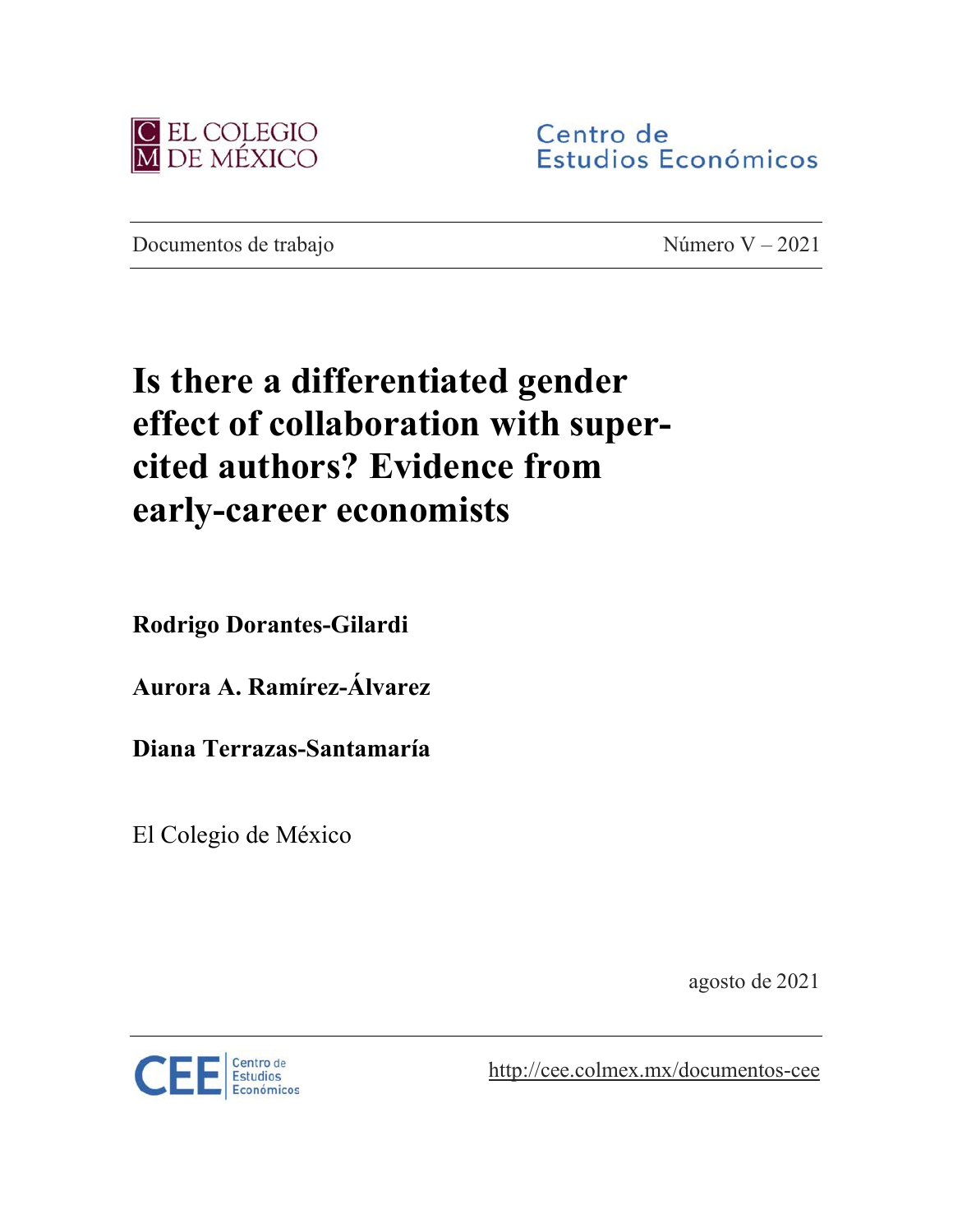## Is there a differentiated gender effect of collaboration with super-cited authors? Evidence from early-career economists.

Rodrigo Dorantes-Gilardi\* El Colegio de México rdorantesgilardi@northeastern.edu

Aurora A. Ramírez-Álvarez El Colegio de México aurora.ramirez@colmex.mx

Diana Terrazas-Santamaría El Colegio de México dterrazas@colmex.mx

August 2021

#### Abstract

Several inequalities between genders have been reported over the last decades in academia. Female researchers tend to have a lower pay, write fewer articles and receive fewer cites than their male counterparts, among other disparities. Co-authorship with highly cited scholars tend to give an advantage to early career researchers. Indeed, the impact of researchers that collaborate with super-cited (SC) authors at their early career stage tends to be greater than for those scientists who do not. The question of whether this advantage is favors male or female scientists has not been addressed yet. By conditioning on career length (at least ten years), we study the effect on male and female economists from collaborating with a SC author within the first five years of their career. Since collaboration is not likely random, we employ a matching model using pre-collaboration network characteristics to compare similar authors. We find a positive effect on the impact and the probability of being SC afterward; however, this effect is not statistically different between men and women. On the

<sup>\*</sup>Present address: Network Science Institute and Department of Physics, Northeastern University, Boston, MA 02115.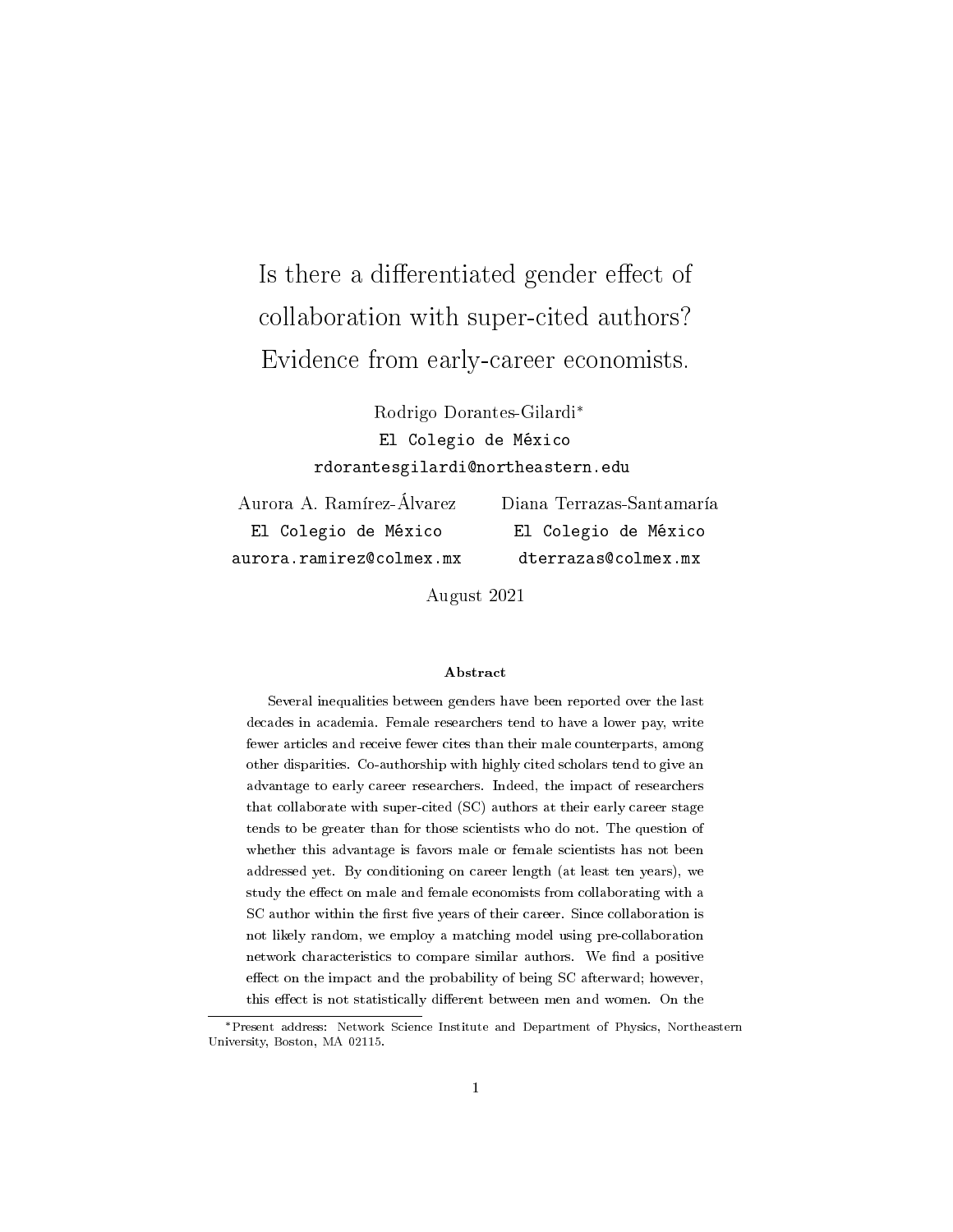productivity side, we do not find an effect for any gender. To further explore these results, we study whether repeated collaboration with SC co-authors may be a possible mechanism in the years that follow.

Keywords: super-cited authors, gender inequality, collaboration network, economics.

## 1 Introduction

Academia is no exception to gender disparities across a wide variety of topics, including representation [\(Sidhu et al., 2009;](#page-22-0) [Holmes et al., 2008\)](#page-21-0), compensation [\(Freund et al., 2016;](#page-20-0) [Barbezat and Hughes, 2005\)](#page-19-0), productivity [\(Mueller et al.,](#page-22-1) [2017;](#page-22-1) [Huang et al., 2020\)](#page-21-1) and impact [\(Beaudry and Larivière, 2016;](#page-19-1) [Maliniak](#page-22-2) [et al., 2013\)](#page-22-2). Productivity and impact, measured by an author's number of publications and cites have an important effect on career success, such as being promoted to a tenure track position [\(Weisshaar, 2017\)](#page-23-0) or receiving salary increments [\(Leahey and Tuckman, 1975\)](#page-21-2).

Evidence suggests that men and women with similar backgrounds and opportunities may show dissimilar job trajectories because each one receives different treatment in the job market or auto-select to certain positions [\(Kahn, 1993\)](#page-21-3). Even more, striking gender differences (e.g., promotion, salaries, or productivity) in many high-skilled occupations point out to a higher drop-out rate of women than men in the first stage of their career and later on as well [\(Barabási](#page-19-2) [et al., 2020\)](#page-19-2).

Quantitative approaches to evaluate a researcher's career provide unbiased results that largely avoid profiling based on gender, race or other intrinsic individual characteristics [\(Acuna et al., 2012\)](#page-19-3). Furthermore, the increased availability of data makes possible a more detailed statistical analysis. The use of citation metrics in research committees for evaluation and promotion has raised the pressure to enhance the impact of the publications, even by diverse contro-versial practices of self-citation [\(Ioannidis, 2015\)](#page-21-4). Gender differences in research impact are of primordial interest for policy-makers, employers, and for female researchers' expectations since if female-authored work is undervalued, it can lead to career attrition or fewer job opportunities [\(Thelwall, 2018\)](#page-23-1).

Particularly in the economics profession, little progress has been made to increase the participation of women in academic positions, and women are less likely to receive tenure than their male counterparts [\(Lundberg and Stearns,](#page-22-3)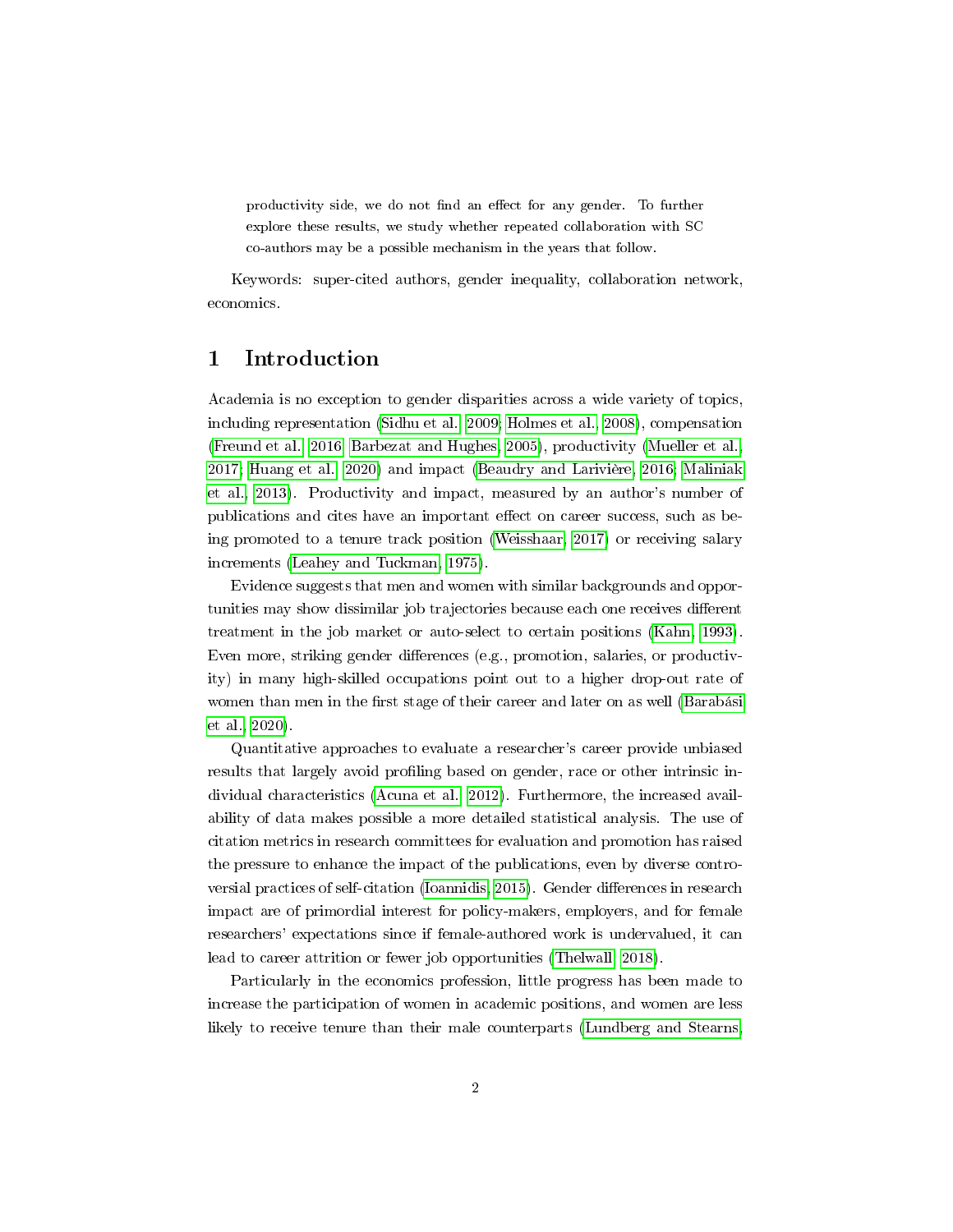[2019;](#page-22-3) [Antecol et al., 2018;](#page-19-4) [Blau et al., 2010;](#page-20-1) [Ginther and Kahn, 2021\)](#page-20-2). [Ginther](#page-20-2) [and Kahn](#page-20-2) [\(2021\)](#page-20-2) show that female researchers in economics are 15% less likely to be promoted to associate professor than their male counterparts, even controlling by productivity and cites.

One aspect of citation distributions that is often overlooked is the endemic fat-tail behavior where usual parameters cannot characterize observations (mean and variance), unlike other well-known distributions in which observations are gathered around a typical value with minor deviations [\(Clauset et al., 2009\)](#page-20-3). It is a recognized phenomenon that a small group of authors accounts for a disproportionate large number of cites received [\(Redner, 1998\)](#page-22-4). We refer to those authors as super-cited (SC), as described in detail in Section [3.](#page-7-0)

Our paper analyzes whether co-authorship with a SC in the early stages of an academic career affects future outcomes (i.e., impact and productivity) in the economics profession. We define the authors' early career stage as the first five years after their first publication. We only consider young SC co-authors who were not SC themselves before the collaboration and who had a publishing career length of at least ten years. Moreover, we investigate whether the effect of a collaboration with a  $SC$  author is different by gender; thus, we perform the econometric analysis using three groups: all, female and male.

We expect that the alliance of SC author with a young not SC author will benefit the second one due to the access to new resources and the more beneficial utilization of its means [\(Bidault and Hildebrand, 2014\)](#page-19-5). Since collaborators of SC authors are likely to have different characteristics from non-collaborators, we use a propensity score matching (PSM) approach that matches on network pre-collaboration measures to create an appropriate control group.

In intensive-research universities, tenure decisions are usually made after a probationary fixed time (approx. seven years) after hiring, where candidates are expected to show a publishing portfolio that signals their actual productivity and impact [\(Antecol et al., 2018\)](#page-19-4). Additionally, female researchers tend to drop out of the publishing career more than their male counterparts due to a variety of reasons (e.g. [Kahn, 1993;](#page-21-3) [Geisler and Kaminski, 2012;](#page-20-4) [Gaule and Piacentini,](#page-20-5) [2018;](#page-20-5) [Antecol et al., 2018\)](#page-19-4). Therefore, if we control for career length (at least ten years), we expect to observe more similar female and male groups than if we mix all sorts of career lengths (short and long).

Consequently, by studying only authors with a career length of at least ten years, we implicitly observe researchers who remained in the academic career. Within this group, we want to investigate whether, while being junior, they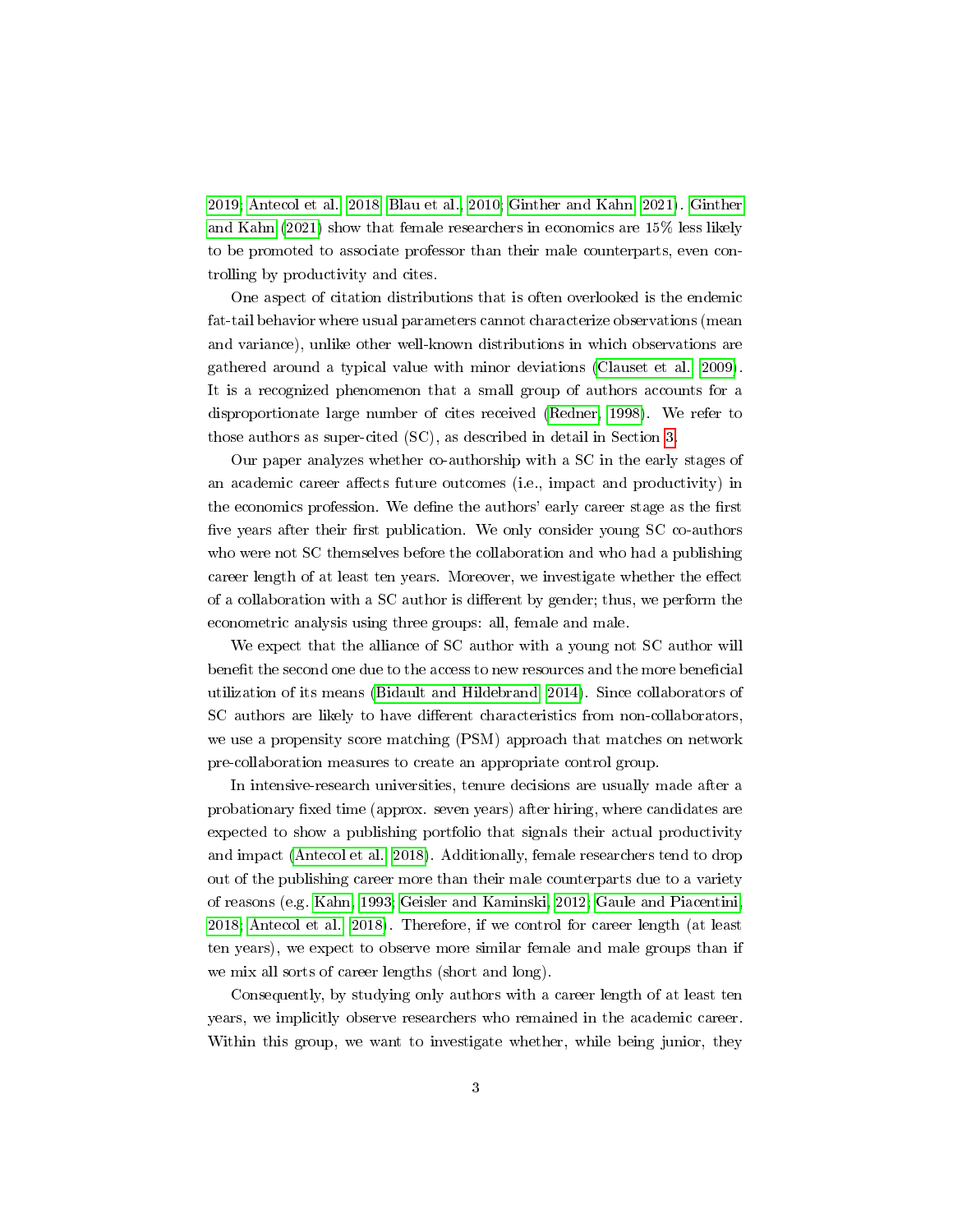benefit from collaborating with a SC co-author compared to their same-gender counterparts who did not collaborate, s and if this benefit is indistinguishable between genders.

Our central hypothesis is that the popularity of the SC co-author can benefit the junior collaborator by yielding a higher impact compared to similar researchers who are not collaborators [\(Li et al., 2019;](#page-21-5) [Gaule and Piacentini, 2018\)](#page-20-5). On the other hand, we do not necessarily expect to find a similar increase in productivity of SC collaborators as the SC influence may boost popularity but not productivity.

We use the publicly open RePEc (Research Papers in Economics) decentralized database to obtain articles, cites, and authors in economics (see [Zimmer](#page-23-2)[mann, 2013\)](#page-23-2). To perform the PSM, we use 4,136 young authors with a career length of at least ten years, in which 1,349 collaborated with a SC within the first five years after the first publication (Section [3\)](#page-7-0). To measure the effect of a SC co-authorship, from year 6 to year 10, we take advantage of the collaboration network in which we calculate different network measures to find similar researchers who did not collaborate with a SC author.

We find an advantage of early female researchers who collaborated with a SC regarding their female colleagues with similar backgrounds who did not collaborate. This positive effect is only on impact, the probability of being SC later on, and the number of collaborations with SC authors, but not on productivity. Results are similar when we analyze only men. Moreover, the magnitudes of the positive effects between men and women are not statistically different.

Our paper is closely related to [Li et al.](#page-21-5) [\(2019\)](#page-21-5), who show that early coauthorship (within three years from first publication) with SC authors does have a positive effect on the juniors' career in the following five years after the collaboration, considering all authors, but only in the number of cites (impact) and in the probability of being SC themselves. However, there are some crucial differences to consider where we innovate. We take advantage of the network nature of the co-authorship data to implement the PSM approach, which allows us to use a global perspective of the authors' position instead of using one-toone relationships. We study women and men separately, and we use a different database that specializes in economics.

It is worth noting that we do not attempt to equal co-authorship with mentorship or affirm that the SC co-author was the doctoral supervisor of the junior researcher. We acknowledge that co-authorship may happen due to formal or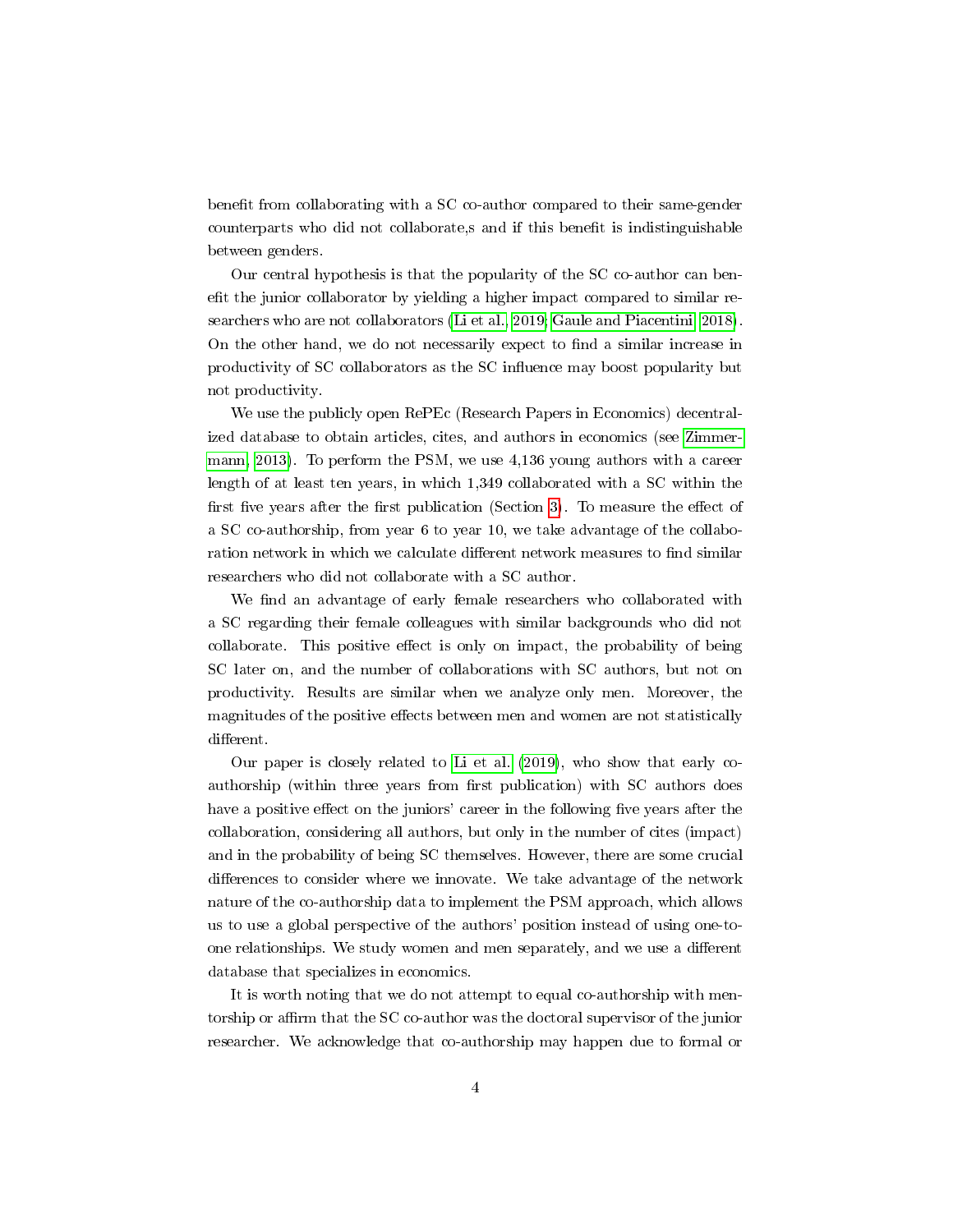informal relationships and that the intensity and duration of contact may have different consequences.

Our paper is structured as follows: in Section [2](#page-5-0) we present the importance of analyzing the collaboration with a SC author, Section [3](#page-7-0) describes the data and the empirical strategy, Section [4](#page-12-0) shows the results of the empirical strategy, and Section [5](#page-18-0) concludes.

## <span id="page-5-0"></span>2 Why care about collaboration with SC authors?

[Merton](#page-22-5) [\(1968,](#page-22-5) [1988\)](#page-22-6) noticed that, in co-authored papers, people tend to remember the names they are familiar with and to attribute them the principal contribution even if others contributed more, "the Matthew effect". Therefore, the Matthew effect involves a misallocation of credit where there is an overrecognition of the already prominent ones, the rich get richer. Therefore, we would expect that an already highly cited author would attract more cites.

Due to the Matthew effect, we could reasonably argue that the name of the most recognizable co-author serves as a known brand that may help attract attention to a paper in which they appear and reach a wider audience. In this sense, young researchers who collaborate with a well-known researcher are usually overlooked in the short term, but if they continue in the publishing career, they can obtain future recognition (Merton,  $1968$ ). [Tol](#page-23-3)  $(2013)$  finds evidence for the Matthew effect in Economics, using the RePEc database as well, in which this effect can be considered as increasing returns to scale. [Birkmaier](#page-20-6) [and Wohlrabe](#page-20-6)  $(2014)$  show that those economists that present a Matthew effect are not only those with highly cited papers but also with low self-citation rates and longer careers.

On the other hand, in areas of knowledge where the majority of members are men or perceived as male-related, even if women are responsible for influential discoveries, they would be often overlooked, and their contribution minimized, "the Matilda effect" [\(Rossiter, 1993\)](#page-22-7). Most academic authors would receive few cites for their work, even if it is of high quality, not only women. This phenomenon could only exacerbate the Matilda effect in male-dominated fields. Thus, if men are primarily prevalent in the economics profession, one crucial question is whether the collaboration with a highly recognized author, mainly a male one, positively affects both genders equally.

The issue becomes relevant since there has been a substantial rise in co-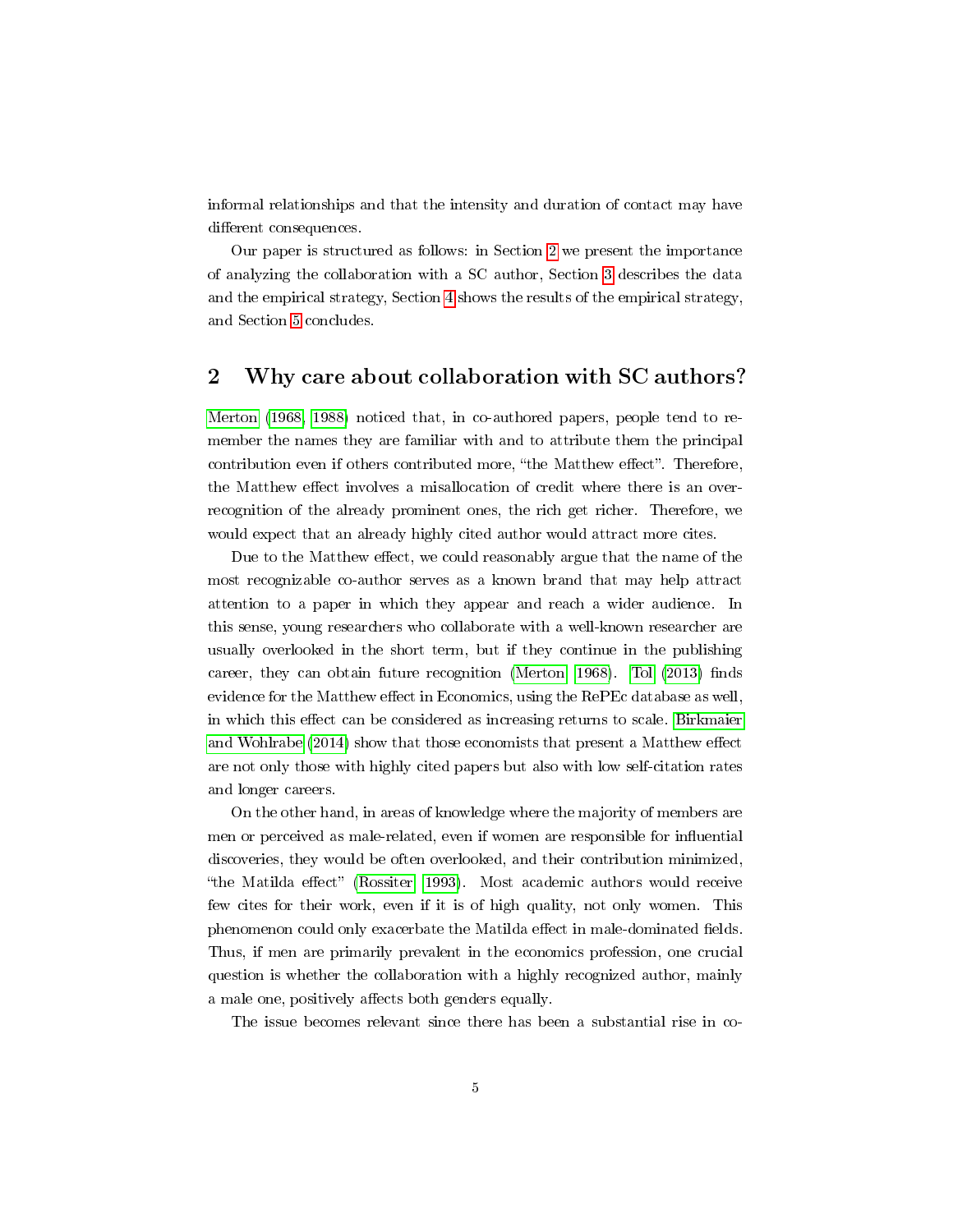authorship in economics, where sole-author papers have dramatically decreased as a share of the total [\(McDowell and Melvin, 1983;](#page-22-8) [Kuld and O'Hagan, 2018\)](#page-21-6), and the number of co-authors increases with the longevity of the career [\(Hollis,](#page-21-7) [2001\)](#page-21-7). However, we may argue that not only the number of co-authors is essential to achieve more cites—either because authors can publish more papers in a given period [\(Li et al., 2013\)](#page-21-8), or because the quality of their products increases (Hollis,  $2001$ )—but also the level of influence of those co-authors.

In general, social success can also be determined by the local network of people or the role one has within a social network [\(Stadtfeld et al., 2019;](#page-23-4) [Blan](#page-20-7)[sky et al., 2013\)](#page-20-7). Relationships among scientific authors play an essential role in defining trajectories of those involved and their individual benefits may be asymmetric depending on experience or reputation [\(Bidault and Hildebrand,](#page-19-5) [2014;](#page-19-5) [Sarsons, 2017\)](#page-22-9). Thus, the selection of collaborators becomes an important decision since a personal network of high-profile co-authors can increase the number of cites [\(Li et al., 2013\)](#page-21-8). To publish in top-ranking journals allows authors to reach a wider audience and get numerous cites [\(Heckman and Moktan,](#page-21-9) [2020\)](#page-21-9).

Whenever an author collaborates, they create an individual collaboration network, where each node is an author, and the link represents a paper published jointly. Therefore, the collaboration network shows all direct co-author relationships and represents a social network with valuable information on direct and indirect connections of each author [\(Li et al., 2013\)](#page-21-8). Thus, RePEc data is well suited to be used under a network science approach, where nodes represent authors and links represent a relationship between them [\(Newman,](#page-22-10) [2004\)](#page-22-10). We create a collaboration network where two authors share a link if they have co-authored in at least one article.

An individual's collaboration network reflects, for instance, the author's ability to form and preserve ties, and could serve as a signal of quality [\(Ductor et al.,](#page-20-8) [2014\)](#page-20-8). It has been found that an author's collaboration network has explanatory power when examining that individual's citation performance. [Bosquet](#page-20-9) [and Combes](#page-20-9) [\(2013\)](#page-20-9) show that a larger team size and a larger total collaboration network increases the number of total cites.

[Bidault and Hildebrand](#page-19-5) [\(2014\)](#page-19-5) observe that collaboration between asymmetric authors (academic age and publication profile) affects the cites of their work differently depending on the co-authors' characteristics and the persistence of their relationship. Thus, junior authors benefit from a partnership with senior authors since their work may be more visible and receive more cites. Another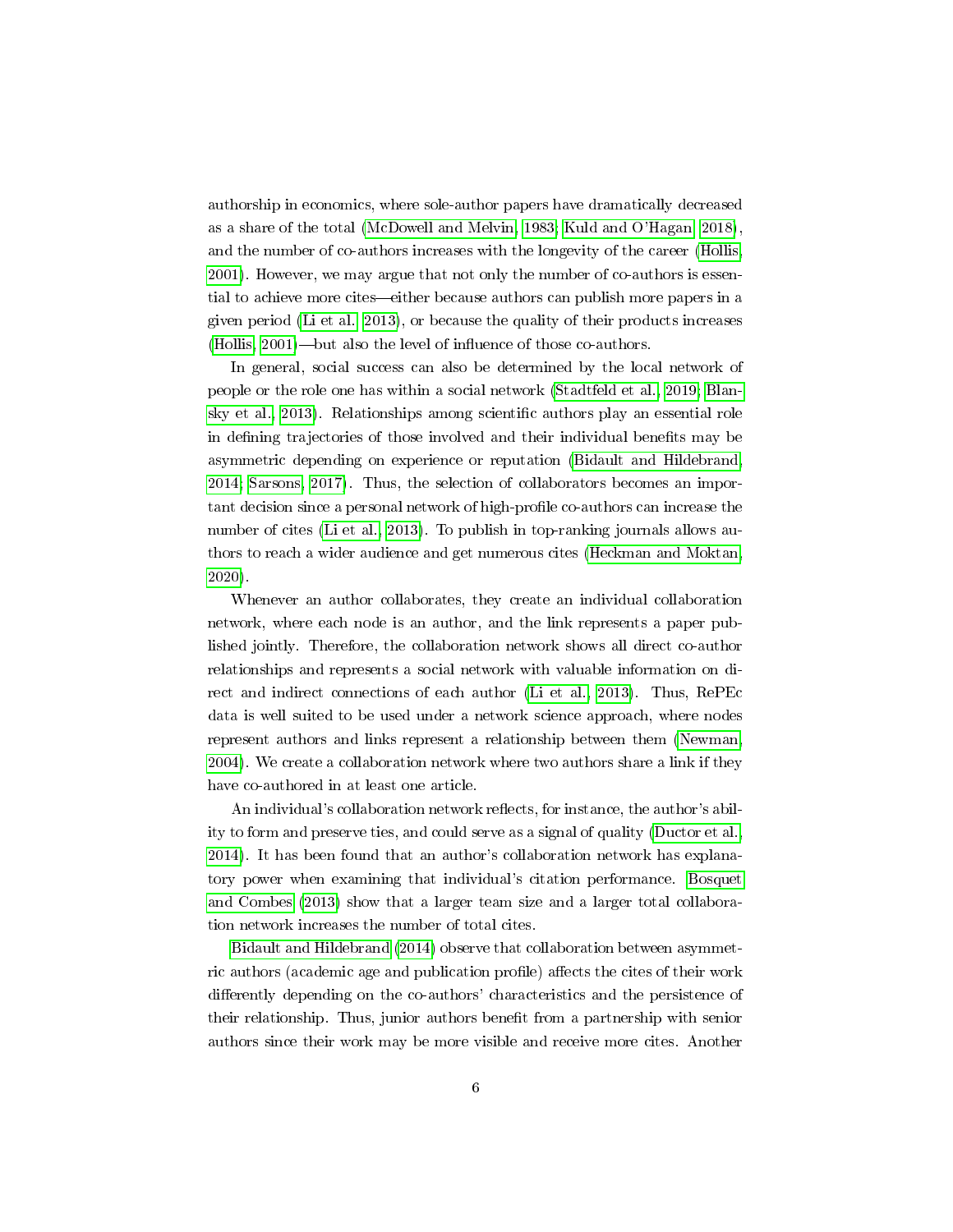possibility of why young co-authors of SC authors benefit from this collaboration is that high-impact authors tend to cite more their co-authors than low-impact authors [\(Gazni and Thelwall, 2014\)](#page-20-10). On the productivity side, [Qi et al.](#page-22-11) [\(2017\)](#page-22-11) show that young researchers that collaborate with an outstanding researcher tend to be more productive, but this effect weakens as time passes.

Most co-author relationships do not occur at random. It has been found that the probability of a new collaboration is greater when two authors are closer in an existing collaboration network since individuals are looking to minimize search costs with their available information to ensure a better fit in ability and quality [\(Fafchamps et al., 2010\)](#page-20-11). Thus, the importance of controlling for network characteristics in our PSM approach.

## <span id="page-7-0"></span>3 Methods

#### 3.1 Data

We start from a curated list of 445,847 published articles in economics published between 1990 and 2019 obtained from RePEc. From each article, we derived its author, journal, and year of publication.

We compute the collaboration adjacency list from this data set by considering only articles with more than one author published between 1990 and 2019, yielding a network without self-loops and parallel links. After dropping isolated nodes (authors who only appear in single-author papers), the collaboration network consists of 108,761 edges and 39,330 nodes where each node represents an author that published at least one paper in co-authorship, and an edge between two authors means that they published at least one joint paper. We identify the gender of 36,665 authors using Gender API [\(https://genderapi.io\)](https://genderapi.io) through their first names. We define career length as the difference between an author's last and first publication (See Gender identification in Supplementary materials).

Consistent with the general gender imbalance in academia [\(Penner, 2015;](#page-22-12) [Abramo et al., 2009\)](#page-19-6), men are overrepresented among economic science authors. Male researchers are 76.2% of all the authors. The proportion of male authors varies from country to country (Figure [1\)](#page-8-0), e.g. the U.S. has male proportion of  $78.9\%$  vs.  $49.1\%$  in Russia. The male proportion is significantly higher than the female proportion, with a mean of 80% across all countries. In terms of continents, the most balanced, gender-wise, is Europe with a male proportion of 67.6%, followed by Oceania (76.9%), Africa (77.4%), the Americas (79.2%),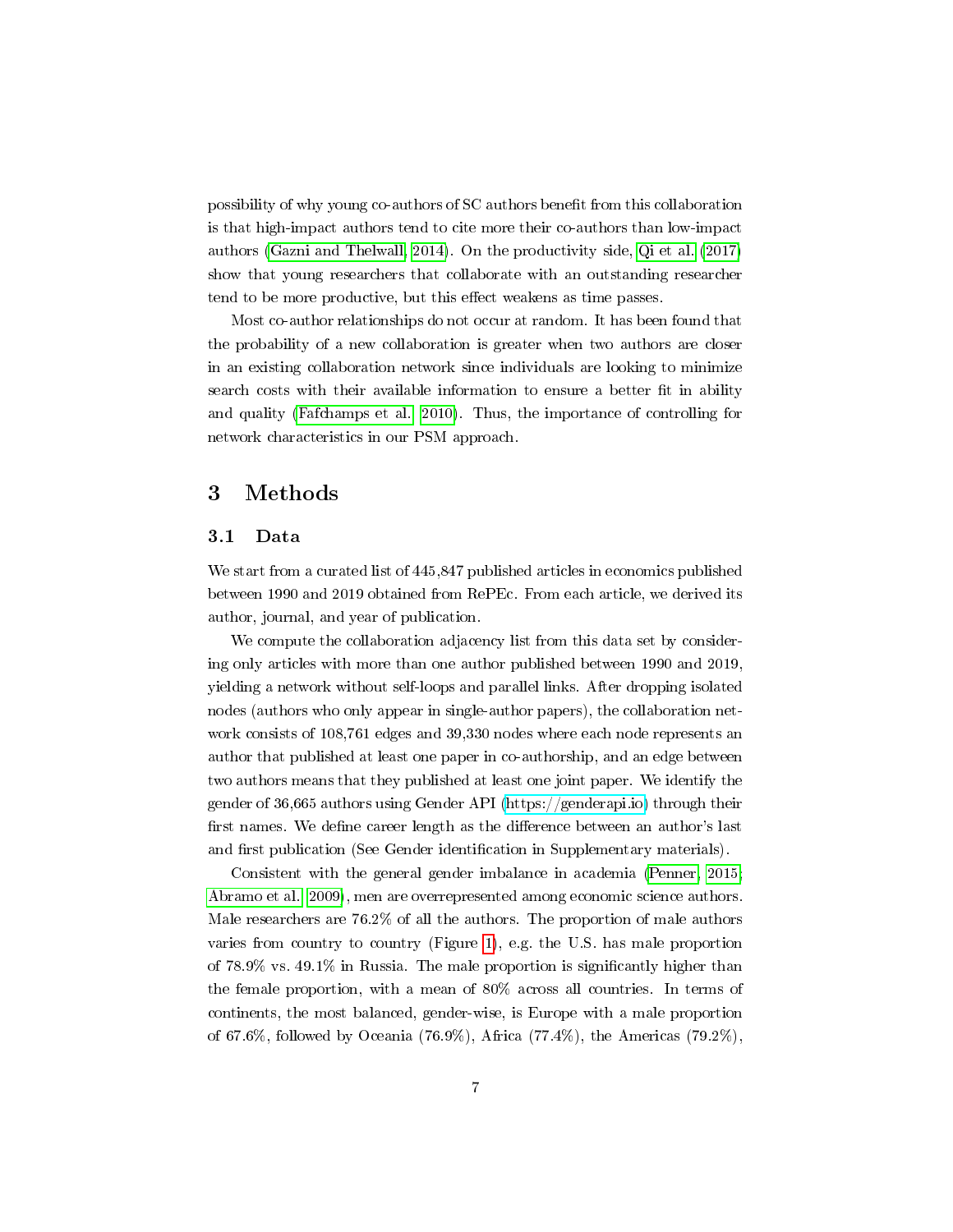<span id="page-8-0"></span>and Asia (79.4%).



Figure 1: Male proportion within the economics field over the world: 1990-2019. Data is taken from a sample of 48,390 authors with gender and workplace institution data available.

Evidence shows that the impact of academic publications (number of cites each author receives) evolves under a preferential attachment mechanism, where, at a certain time, more cited nodes receive more cites than the rest [\(Jeong et al.,](#page-21-10) [2003\)](#page-21-10). We call the super-cited group (SCG) as the authors with a number of cites greater than 1.5 times the inter-quartile range of the citation distribution. Since we are interested in the evolution of collaboration across time, we define the SCG each year depending on the number of cites produced that year.

Table [1](#page-9-0) shows the mean of publications, co-authors, cites, and academic age by gender and by group (SC and non SC). We observe that non-SC authors are younger and have fewer cites, publications, and co-authors. On the other hand, if we focus only on female researchers, they have lower values for all metrics than the male set, both for the SC and non SC groups.

Our data shows that the SCG receives 48% of total cites and accounts for 10% of all the authors, on average. Across all years, this group consists of 3,915 authors (10.1% of all authors) and receives 3.2 million cites (66% of all cites). Notably, the proportion of women in the SC group is only 12%, half the proportion of female economists in the overall population.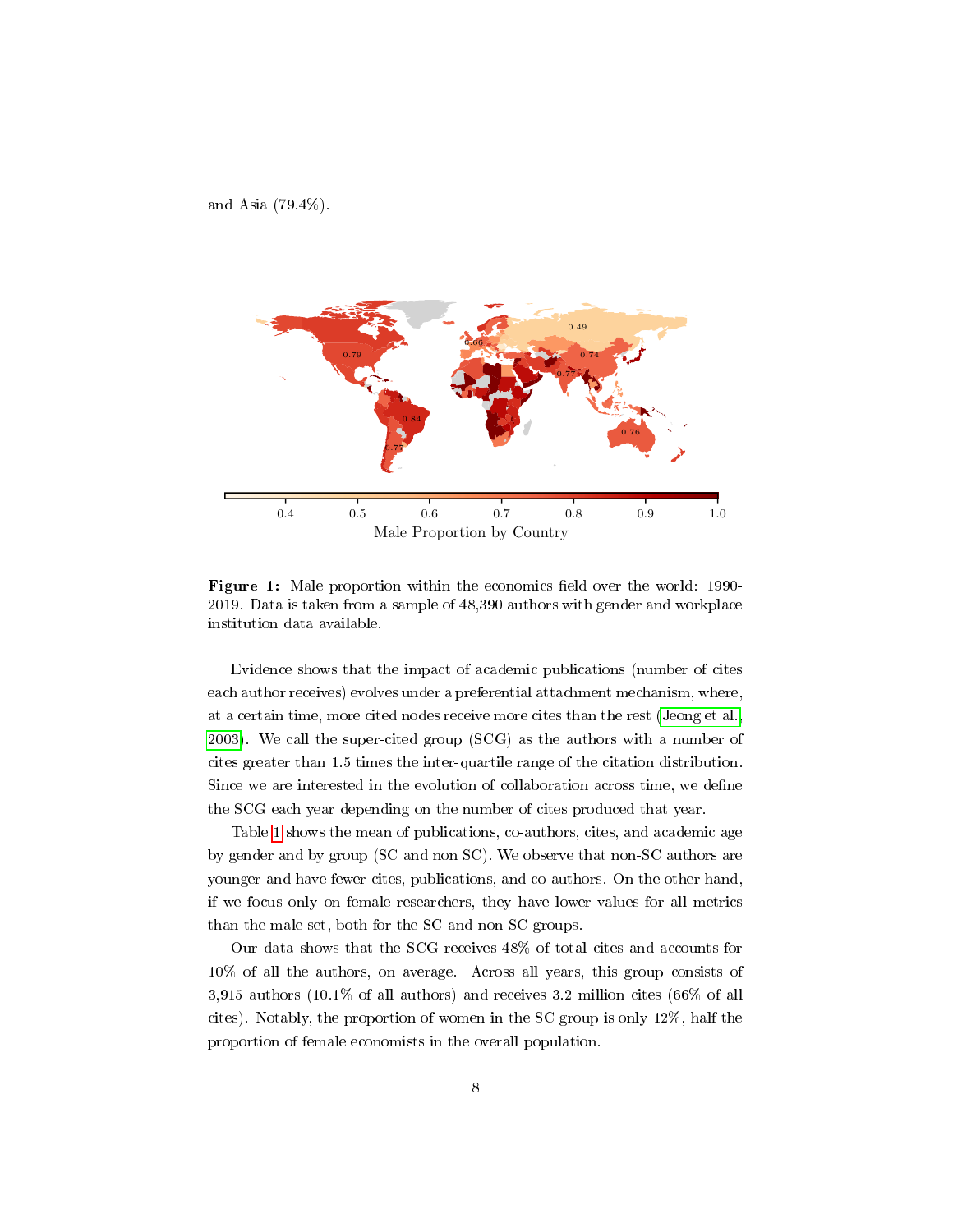Table 1: Mean statistics by gender and group. Age is the number of years from first publication to 2019. Data was taken from a sample of  $32,792$  authors for which publications, cites, and gender is known.

<span id="page-9-0"></span>

| Super Cited |        | Gender Publications | Co-authors | Cites   | Academic age |
|-------------|--------|---------------------|------------|---------|--------------|
| No          | Female | 7.80                | 3.92       | 39.20   | 11.54        |
| No          | Male   | 10.76               | 4.52       | 50.81   | 14.25        |
| Yes         | Female | 35.48               | 13.14      | 760.44  | 24.42        |
| Yes         | Male   | 52.69               | 16.14      | 1007.39 | 29.43        |

Figure [2](#page-9-1) shows for each author, at the top, the number of cites and articles five years before (Year -5) and five years after (Year 5) collaboration with a SC author (Year 0). At the bottom, we present the evolution of the mean number of cites and articles published before and after collaborating with the SC group for each gender.

<span id="page-9-1"></span>

Figure 2: Effect on impact and productivity of collaboration with a SC author. Top: number of cites and articles. Bottom: mean of cites and articles.

The mean number of cites (bottom-left) is 2.8 before collaborating with the SCG and 10.3 afterward, nearly a four-fold increase. On the other hand, the mean number of articles (bottom-right) before (1.8) and after (2.3) collaboration with a SC author does not increment as much as cites. If we look at the number of cites received (top-left), where a darker color represents more cites,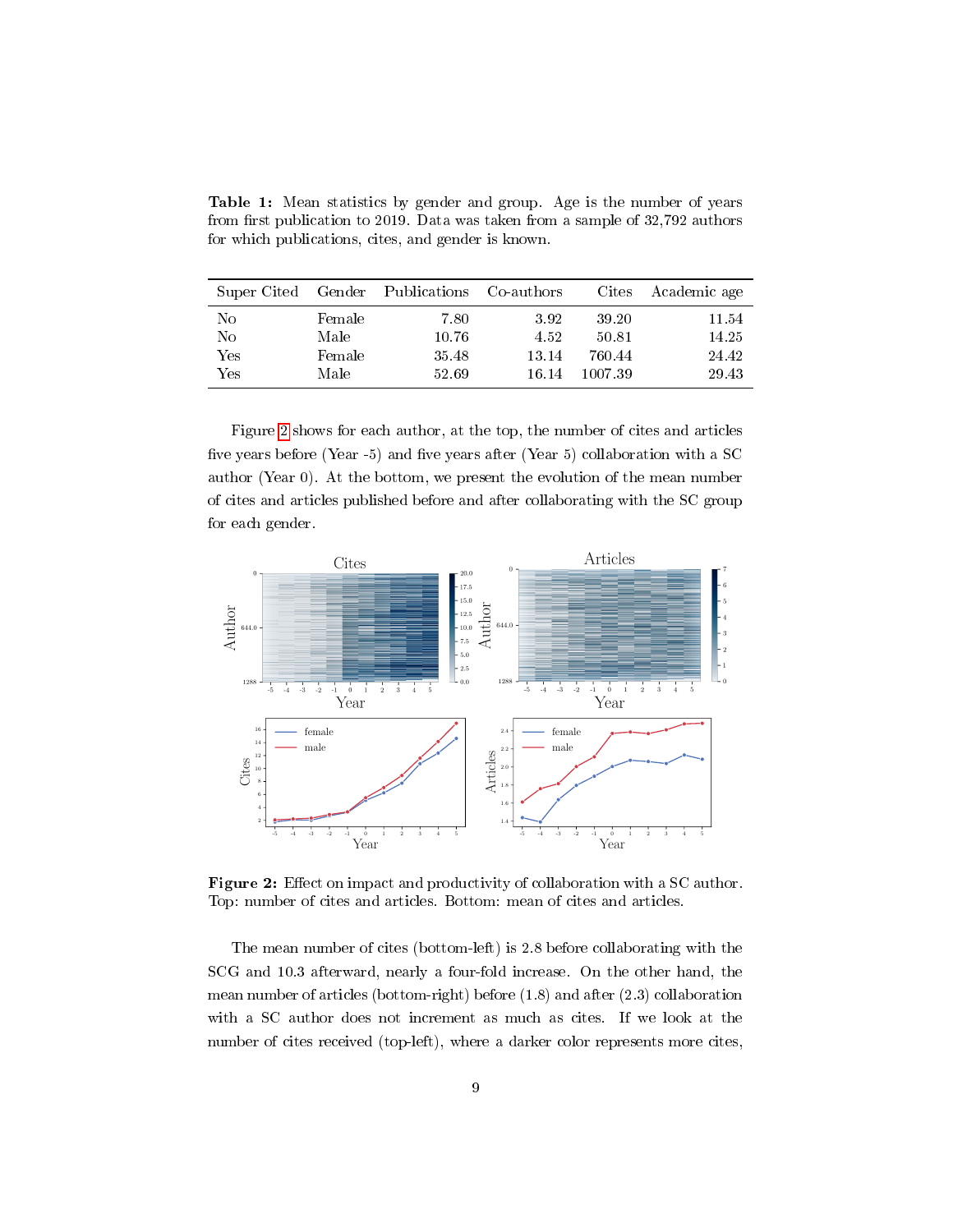the collaboration with a SC author has a considerable effect on the impact of a junior author; we do not observe this change in color intensity in the number of articles (top-right).

#### 3.2 Empirical Strategy

To investigate the effect of collaboration with SC authors in the success of male and female researchers, we consider cases where this collaboration happens at the early stage of the career. The early career stage is defined as the first five years within the first publication of an author, while the effect is taking into account the next five years after the co-authorship.

We begin our analysis by considering all researchers whose careers started between 1990 and 2009 and lasted at least ten years and who are not themselves SC authors. Since SC collaborators are not likely to be randomly assigned, we use a matching procedure to create an appropriate counterfactual. Hence, we use a propensity score matching technique using pre-treatment measures of the authors' collaboration network and the pre-treatment academic impact of researchers.

As discussed in Section [2,](#page-5-0) a collaboration network embeds information about the nodes and their social status within it. Thus, we use network measures to proxy influential authors' characteristics, in contrast to related papers that use explicit job-related or academic characteristics such as institutional ranking or Ph.D. awarding institution. We can reasonably argue that a young researcher will be more centrally located in the collaboration network when she/he works in a better-ranked institution and holds a Ph.D. from a prestigious university.

We calculate the propensity score using a probit model that includes the following pre-treatment variables:

- $\bullet$  The average degree in the collaboration network during the first five years within the first publication of an author. Degree is the number of direct co-authors.
- The average closeness centrality in the collaboration network during the first five years within an author's first publication. We define the closeness centrality indicator as the inverse of the sum of all shortest paths from a researcher to every other researcher they are connected to. This measure takes into account all the researchers who are directly and indirectly linked to him/her. Thus, an author is more centrally located in the collaboration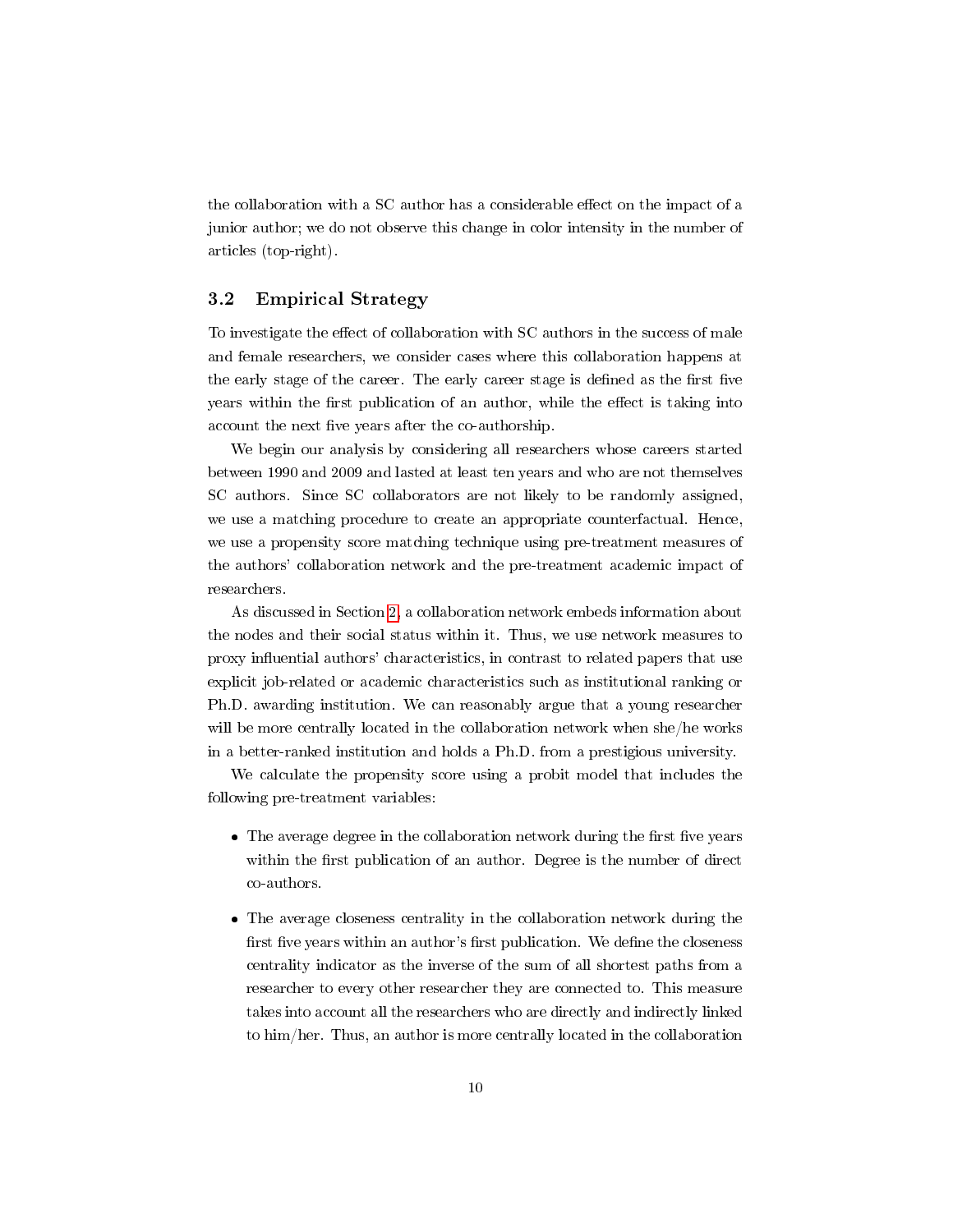network when she/he is closer to every other author, either directly or indirectly.

- $\bullet$  The fraction of times the author is in the largest component during the first five years within his first publication. The largest connected component includes the maximal subnetwork such that all authors can be connected by a path in the network.
- $\bullet$  The number of cites and papers during the first five years within the first publication of an author.

We are aware of the existence of different centrality network measures. However, the number of 'steps' between an author and the rest, captured by closeness centrality, is more relevant in our context than the author's proximity to a path between any two other authors, captured by other measures like betweenness centrality. Therefore, a high centrality value indicates that an author has few `degrees of separation' to collaborate with a new researcher, and this could have implications in a more diverse set of co-authors across the years than someone with a small centrality value.

The treatment variable is defined as an indicator function equal to one if a researcher collaborates with a SC author during the first five years within  $his/her$  first publication.

To calculate the Average Treatment Effect on the Treated (ATT), the matching estimator is implemented as:

$$
\widehat{\alpha}_M = \frac{1}{n_1} \sum_{i \in I_1 \cap S_P} [Y_{1i} - \sum_{j \in I_0} W(i,j) Y_{0j}] \tag{1}
$$

 $Y_1$  is the outcome variable conditional on being treated and  $Y_0$  the outcome conditional on not being treated.  $I_1$  denotes the set of treated units (SC collaborators during the first five years within the first publication of an author),  $I_0$  the set of non treated (non SC collaborators), and  $S_P$  the region of common support. The weights  $W(i, j)$  depend on the particular cross-sectional estimator employed. We use the Kernel, Nearest-neighbor, Radio and Stratification matching estimators.<sup>[1](#page-11-0)</sup>

In the Kernel matching estimator, treated units are matched with a weighted average of all controls with weights given by an inversely proportional relation of

<span id="page-11-0"></span><sup>1</sup>See [\(A. Smith and E. Todd, 2005\)](#page-19-7), [\(Becker and Ichino, 2002\)](#page-19-8), [\(Heckman et al., 1998\)](#page-21-11) and [\(Heckman et al., 1997\)](#page-21-12)) for a detailed explanation of these estimators.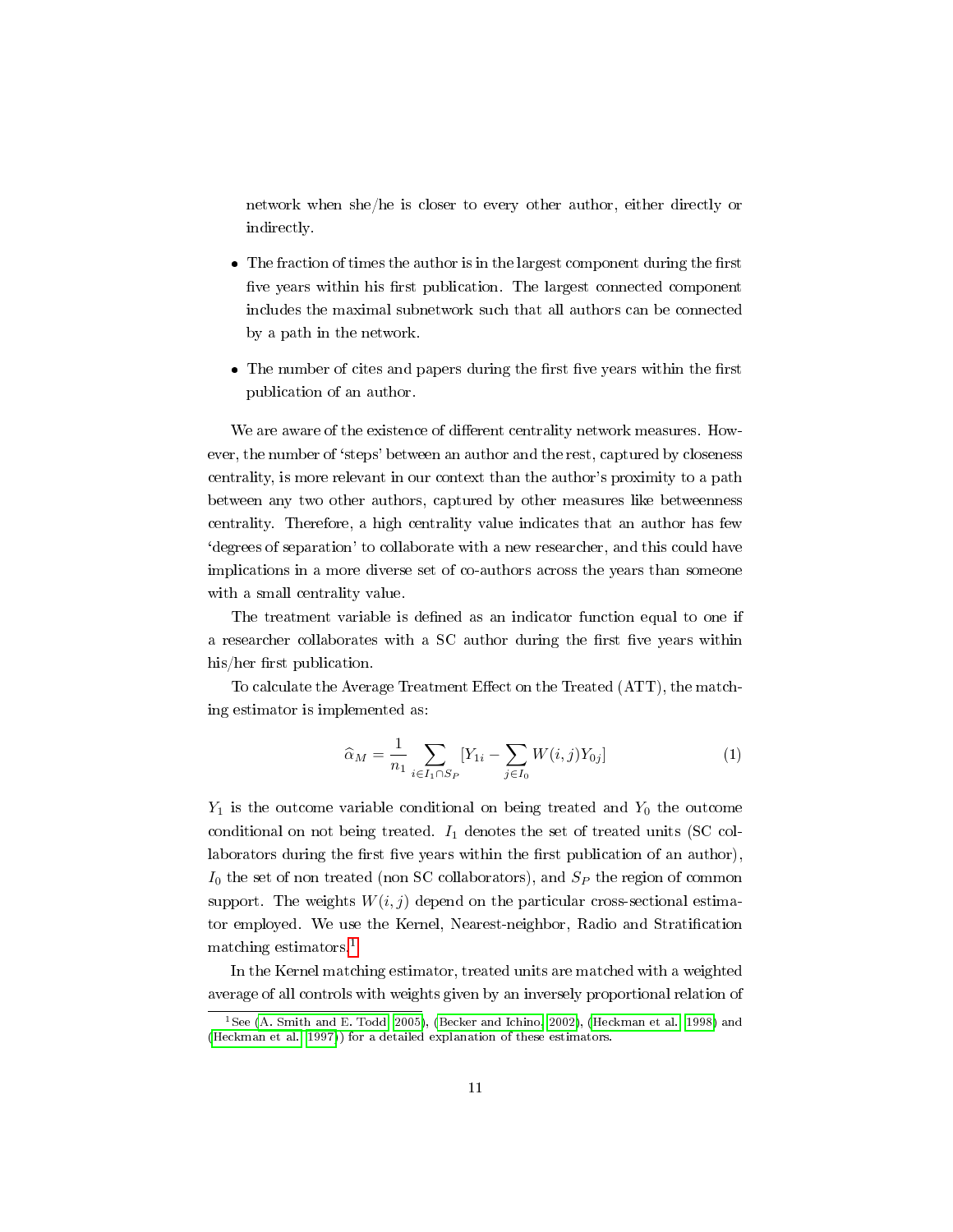the distance between the propensity scores of treated and controls. Particularly,

$$
W(i,j) = G((P_j - P_i)/a_n) / \sum_{k \in I_0 \cap S_P} G((P_k - P_i)/a_n)
$$
 (2)

where G(.) is a the Gaussian function and  $a_n$  is a bandwidth parameter (0.06).

In Nearest Neighbor, each treated unit is matched with the control unit with the closest propensity score. The method is applied with replacement such that a control unit can be the best match for more than one treated unit.

In Radius Matching, each treated unit is matched only with the control units whose propensity score falls into a predefined caliper of the propensity score of the treated unit. When there are multiple best controls, the average outcome of those controls is used. As recommended by [\(Austin, 2011\)](#page-19-9), we match on the propensity score using a radio equal to 0.2 of the standard deviation of the propensity score.

The Stratification method consists of dividing the observations into a set of intervals such that within each range, treated and control units have the same propensity score on average. In the region of common support, the difference between the average outcomes of the treated and the controls is computed within each block. The ATT is the weighted average of the ATT in each block, with weights given by the fraction of treated units in each block.

Each of the above four methods reaches different points on the frontier of the trade-off between quality and quantity of the matches. Their joint consideration offers a way to assess the robustness of the estimates (Becker and Ichino,  $2002$ ).

Finally, it is relevant to mention that identification of the ATT by the matching estimator requires that: 1) outcomes are independent of the treatment conditional on a set of observable characteristics  $(Y_0 \perp \!\!\!\perp D|Z)$ ; 2) for all observable characteristics, there should be a positive probability of being treated or not treated, that is  $0 < Pr(D = 1|Z) < 1$ .

## <span id="page-12-0"></span>4 Results

Table [A.1](#page-25-0) in the Supplementary materials shows the results of estimating the propensity score using the variables detailed above.[2](#page-12-1) We calculate the propensity scores using the 4,136 researchers for which there is available data on every independent and dependent variable.

<span id="page-12-1"></span> $\rm ^2$ The propensity score is estimated using the Stata program pscore developed by [\(Becker](#page-19-8) [and Ichino, 2002\)](#page-19-8).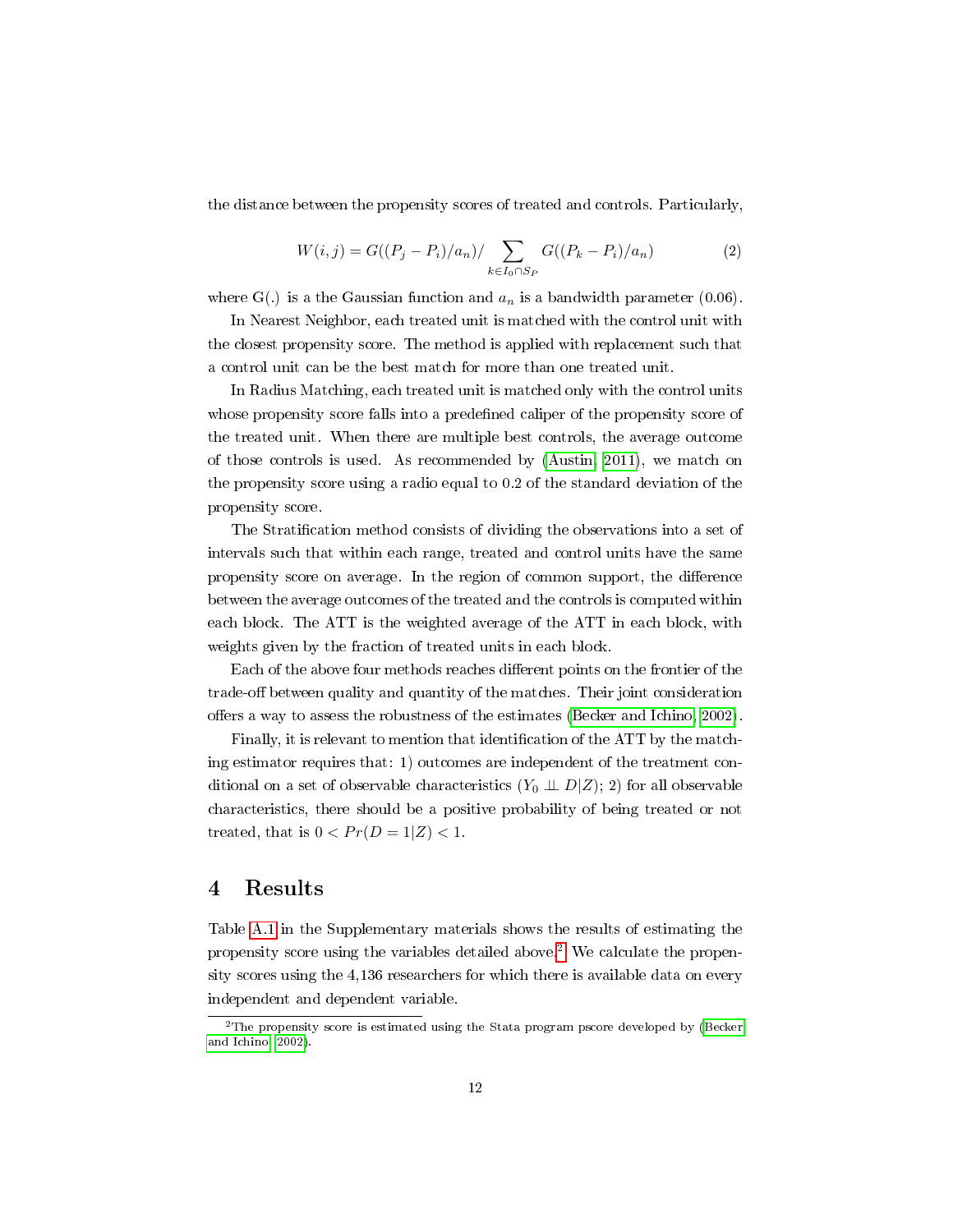<span id="page-13-0"></span>





(b) Male





Figure 3: Non-collaborator and Collaborator of SCG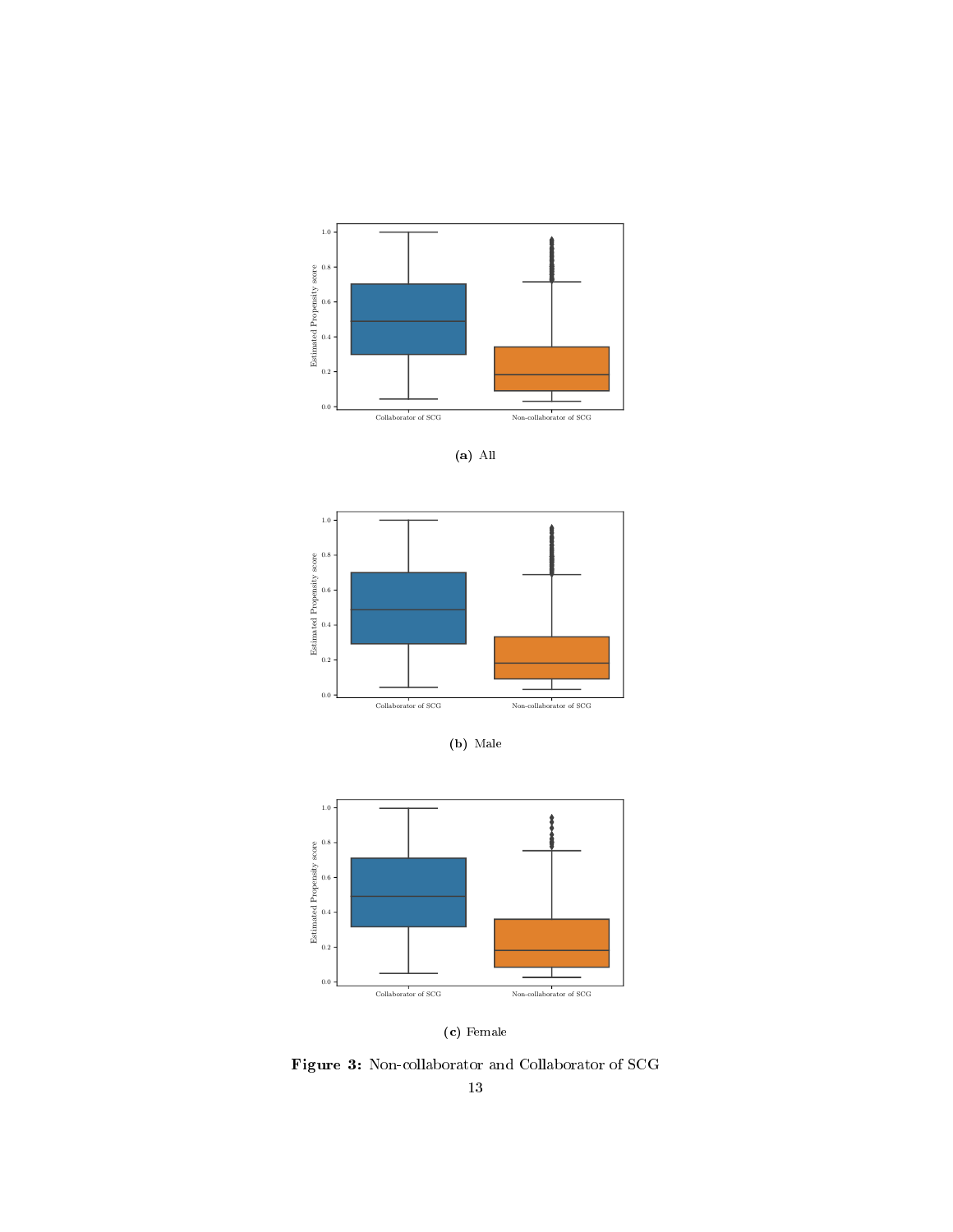The median of the propensity score is indicated by the horizontal line near the middle of the box and is 0.18 and 0.49 for non-collaborators and collaborators of SCG, respectively (Figure [3](#page-13-0) panel a). The height of the box (Q3 minus Q1) represents the interquartile range, and the separate points on the chart are the outliers. The quality of the matches improves by imposing the common support restriction [\(Becker and Ichino, 2002\)](#page-19-8). We drop nineteen non-collaborator researchers that fall outside the common support region. The mean of the scores over the common support is 0.326, and its standard deviation is 0.241.

When looking separately for men and female researchers, we observe that the probability of being a SC collaborator is roughly the same at 0.33 and 0.32, respectively. The restriction of common support implies that the test of the balancing property is performed on all treated observations plus only those controls whose propensity score lies within the propensity scores of the treatment units.

Tables [A.2,](#page-26-0) [A.3,](#page-27-0) and [A.4](#page-28-0) in the Supplementary materials, show that the balancing property is satisfied over the common support region. We report the difference in means and two-sided p-value of these t-tests among the treatment and control groups in each of the eleven and seven optimal blocks of the sample. None of these differences is statistically significant at the 99 percent level of confidence.

Table [2](#page-16-0) reports the ATT on impact (number of cites accrued between career years 6 and 10 and the average number of cites received per paper published between career years 6 and 10), productivity (number of papers published between career years 6 and 10), and the probability of being in the SCG between career years 6 and 10. Bootstrapped standard errors are estimated for all estimators.

There are 1349 authors who co-authored a paper in the first five years of their career with a member of the SCG and are not in the SCG themselves:  $1074$  are men and  $275$  are women. In all groups (all, female and male), we find that the group of junior researchers who co-authored with a member of the SCG achieve a higher impact than the control group. Moreover, the differences with respect to the controls are statistically significant in all cases, except when using the NN estimator for the subsamples of male and female researchers and when using total cites as a measure of impact.

In general, we do not find statistically significant differences in terms of productivity. However, we nd that junior researchers who co-authored with a super cited author have a higher probability of becoming a super cited author themselves between career years 6 and 10, relative to the controls.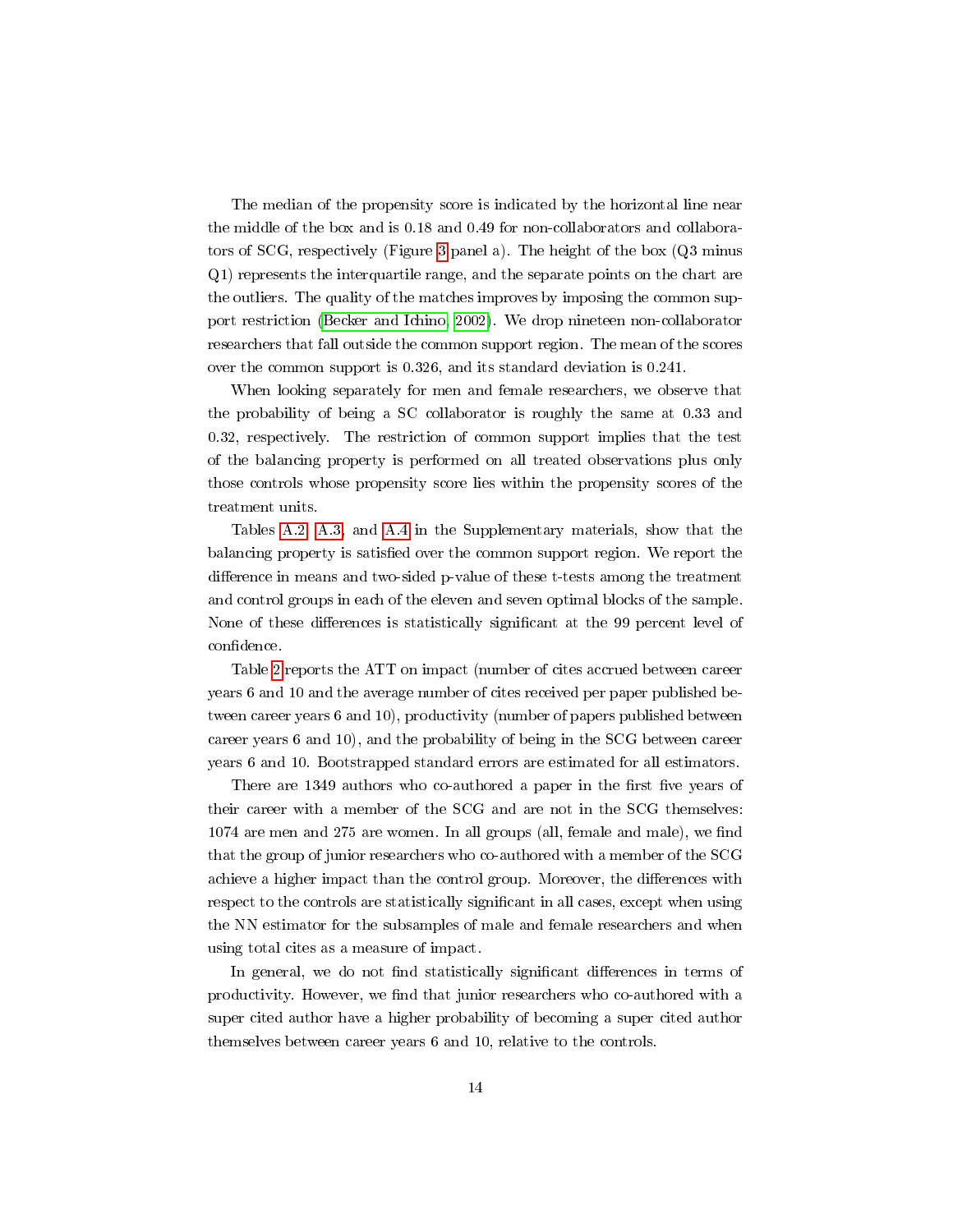When testing the differences in the coefficients of the effect of co-authoring with a SC author across genders, we cannot reject the null hypotheses that all of these coefficients are equal to each other. Thus, it seems that co-authorship with a SC author has the same effect on impact, productivity, and the probability of being in the SCG, independently of the gender. This is true for all estimators, except for the radius matching estimator, where we find a larger effect for men (30 more cites) than for women (20 more cites) in the number of cites.

Our results show that co-authorship with a SC author could lead to a medium-term career advantage that is not different across genders in line with the findings of [Li et al.](#page-21-5)  $(2019)$ .

To explore potential mechanisms through which this advantage arises, we analyze whether early-career SC co-authors have more co-authorship events and unique SC co-authors during years 6 and 10 of their careers relative to their control groups.

Table [3](#page-17-0) presents the results of this analysis. As shown, the treatment group gets more opportunities to further collaborate with a member of the SCG than the control group, which occurs both in terms of the number of co-authorships with a SC author and the number of unique SC co-authors. There are statistically significant differences between SC and non-SC collaborators independently of the matching estimator used. The number of SC collaborations in the treated group is between 1.2 and 1.9 greater relative to the control group, while the number of unique SC co-authors is between 0.6 and 0.9 more relative to the non-treated. There is no robust differential effect across genders, which is expected as we do not find a differential effect on the impact and productivity of co-authoring with a member of the SCG.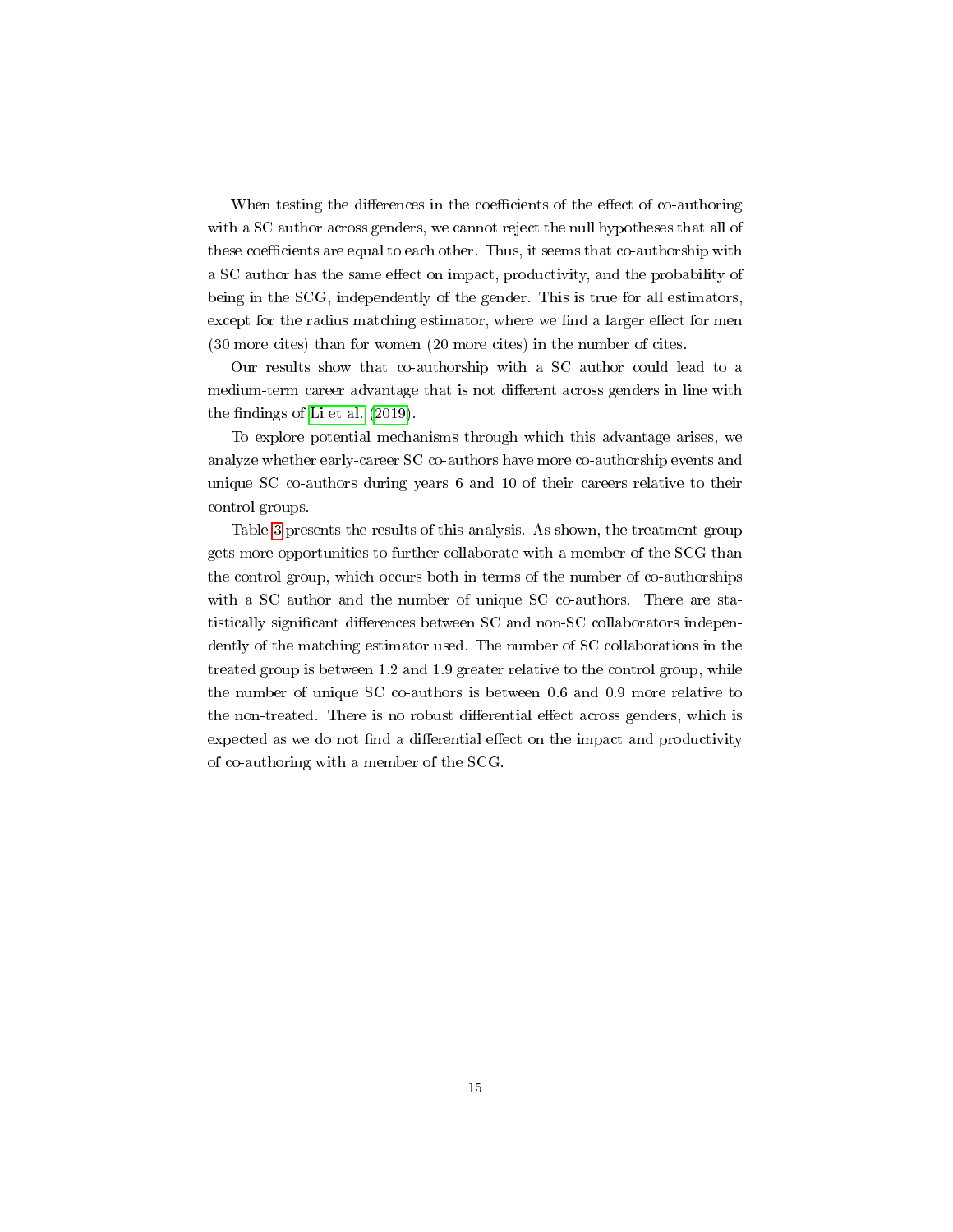<span id="page-16-0"></span>

|                             |              |              | Cites (years $6-10$ ) Papers (years $6-10$ ) Av. Cites pp (years $6-10$ ) If Supercited (years $6-10$ ) |              | Observations | Treated Control |
|-----------------------------|--------------|--------------|---------------------------------------------------------------------------------------------------------|--------------|--------------|-----------------|
|                             |              |              | Panel A: Kernel                                                                                         |              |              |                 |
| $\mathop{\rm All}\nolimits$ | 8.90         | $-0.53$      | 2.08                                                                                                    | 0.08         | 1349         | 2768            |
|                             | $(3.24)$ *** | (0.44)       | $(0.29)$ ***                                                                                            | $(0.02)$ *** |              |                 |
| Male                        | 9.56         | $-0.52$      | 1.98                                                                                                    | 0.09         | 1074         | 2231            |
|                             | $(3.68)$ *** | (0.52)       | $(0.37)$ ***                                                                                            | $(0.02)$ *** |              |                 |
| Female                      | 8.26         | $-0.37$      | 2.58                                                                                                    | 0.08         | 275          | 512             |
|                             | $(4.3)^*$    | (0.48)       | $(0.58)$ ***                                                                                            | $(0.04)$ **  |              |                 |
| t-diff Male vs Female       | 0.23         | $-0.21$      | $-0.88$                                                                                                 | 0.26         |              |                 |
|                             |              |              | Panel B: Nearest Neighbor                                                                               |              |              |                 |
| ${\rm All}$                 | 8.51         | $-0.04$      | 1.70                                                                                                    | $0.07\,$     | 1349         | 1302            |
|                             | $(3.94)$ **  | (0.51)       | $(0.45)$ ***                                                                                            | $(0.03)$ **  |              |                 |
| Male                        | $5.57\,$     | $-1.02$      | $1.55\,$                                                                                                | $0.06\,$     | 1074         | 950             |
|                             | (4.36)       | (0.64)       | $(0.45)$ ***                                                                                            | $(0.03)$ **  |              |                 |
| Female                      | 8.98         | $-0.12$      | $2.62\,$                                                                                                | $0.08\,$     | 275          | 199             |
|                             | (5.84)       | (0.61)       | $(0.75)$ ***                                                                                            | $(0.04)$ **  |              |                 |
| t-diff Male vs Female       | $-0.47$      | $-1.01$      | $-1.22$                                                                                                 | $-0.46$      |              |                 |
|                             |              |              | Panel C: Radio                                                                                          |              |              |                 |
| All                         | $28.35\,$    | 0.77         | 3.87                                                                                                    | 0.16         | 1349         | 2768            |
|                             | $(2.1)$ ***  | $(0.25)$ *** | $(0.22)$ ***                                                                                            | $(0.01)$ *** |              |                 |
| Male                        | 30.43        | 0.91         | 3.87                                                                                                    | $0.17\,$     | 1074         | 2231            |
|                             | $(2.5)$ ***  | $(0.31)$ *** | $(0.28)$ ***                                                                                            | $(0.02)$ *** |              |                 |
| Female                      | 20.39        | 0.30         | 3.77                                                                                                    | 0.12         | 274          | 512             |
|                             | $(3.6)$ ***  | (0.41)       | $(0.52)$ ***                                                                                            | $(0.03)$ *** |              |                 |
| t-diff Male vs Female       | 2.29         | 1.19         | 0.18                                                                                                    | 1.53         |              |                 |
|                             |              |              | <b>Panel D: Stratification</b>                                                                          |              |              |                 |
| ${\rm All}$                 | $6.937**$    | $-0.67$      | 1.98                                                                                                    | $0.07\,$     | 1348         | 2769            |
|                             | (3.43)       | (0.44)       | $(0.31)$ ***                                                                                            | $(0.02)$ *** |              |                 |
| Male                        | $8.274**$    | $-0.68$      | $1.92\,$                                                                                                | $0.09\,$     | 1073         | 2232            |
|                             | (4.11)       | (0.58)       | $(0.36)$ ***                                                                                            | $(0.02)$ *** |              |                 |
| Female                      | $8.662**$    | $-0.47$      | 2.72                                                                                                    | $0.09\,$     | $275\,$      | 512             |
|                             | (4.12)       | (0.45)       | $(0.59)$ ***                                                                                            | $(0.04)$ **  |              |                 |
| t-diff Male vs Female       | $-0.07$      | $-0.29$      | $-1.17$                                                                                                 | $-0.17$      |              |                 |

Table 2: Average Treatment on the Treated: Productivity, Impact and Probability of becoming <sup>a</sup> SC author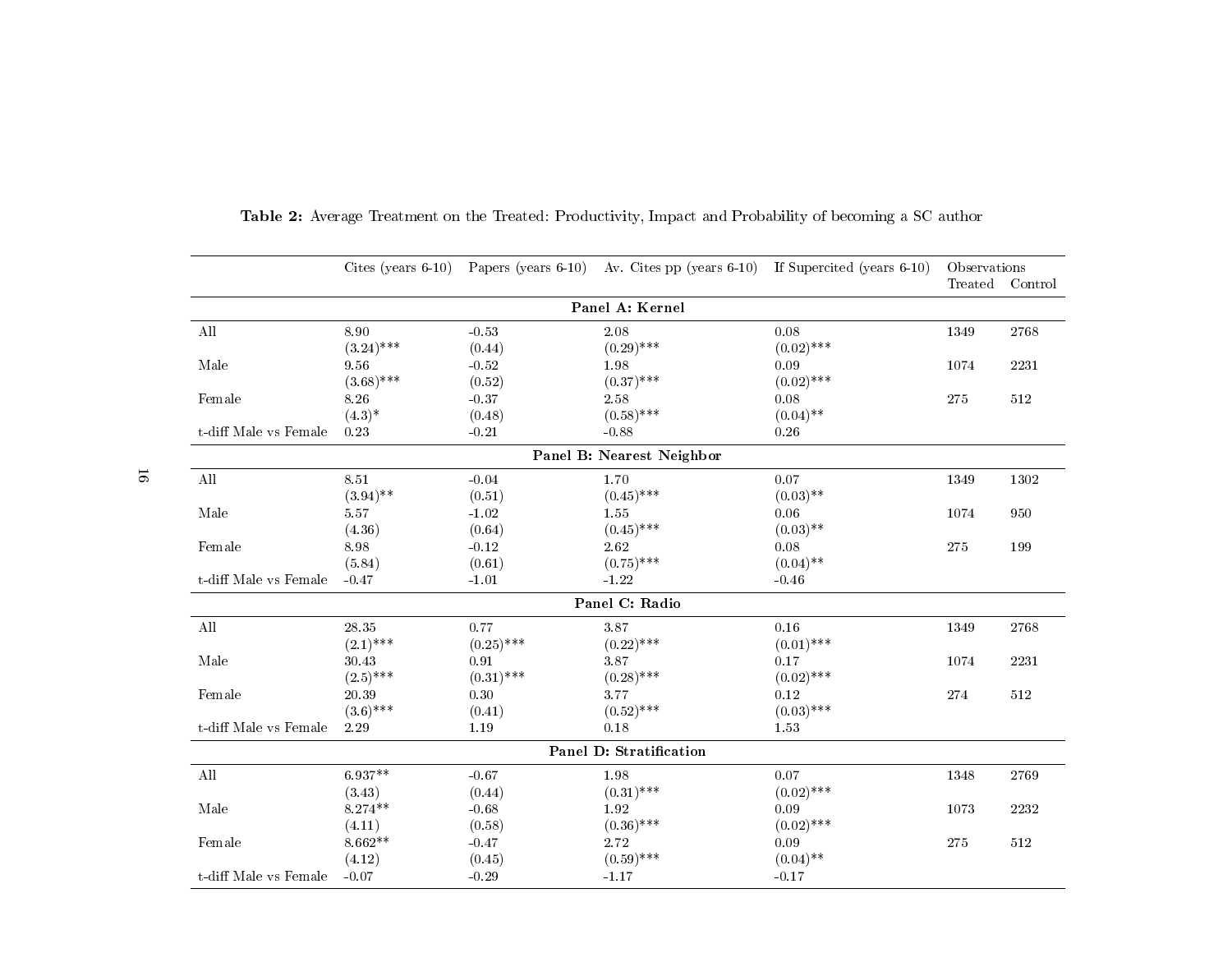|                       | No. SC co-authorships (years 6-10) No. SC co-authors (years 6-10) |              | Observations |         |
|-----------------------|-------------------------------------------------------------------|--------------|--------------|---------|
|                       |                                                                   |              | Treated      | Control |
|                       | Panel A: Kernel                                                   |              |              |         |
| All                   | 1.24                                                              | 0.66         | 1349         | 2768    |
|                       | $(0.22)$ ***                                                      | $(0.07)$ *** |              |         |
| Male                  | 1.13                                                              | 0.63         | 1074         | 2231    |
|                       | $(0.26)$ ***                                                      | $(0.08)$ *** |              |         |
| Female                | 1.80                                                              | 0.78         | 275          | 512     |
|                       | $(0.27)$ ***                                                      | $(0.12)$ *** |              |         |
| t-diff Male vs Female | $-1.79$                                                           | $-1.04$      |              |         |
|                       | Panel B: Nearest Neighbor                                         |              |              |         |
| All                   | 1.33                                                              | 0.68         | 1349         | 1302    |
|                       | $(0.21)$ ***                                                      | $(0.08)$ *** |              |         |
| Male                  | $0.75\,$                                                          | $0.51\,$     | 1074         | 950     |
|                       | $(0.34)$ ***                                                      | $(0.11)$ *** |              |         |
| Female                | 1.93                                                              | 0.76         | 275          | 199     |
|                       | $(0.31)$ ***                                                      | $(0.16)$ *** |              |         |
| t-diff Male vs Female | $-2.57$                                                           | $-1.25$      |              |         |
|                       | Panel C: Radio                                                    |              |              |         |
| ${\rm All}$           | $1.94\,$                                                          | 0.95         | 1349         | 2768    |
|                       | $(0.14)$ ***                                                      | $(0.05)$ *** |              |         |
| Male                  | 1.92                                                              | 0.96         | 1074         | 2231    |
|                       | $(0.16)$ ***                                                      | $(0.06)$ *** |              |         |
| Female                | 2.00                                                              | $\rm 0.91$   | 274          | 512     |
|                       | $(0.27)$ ***                                                      | $(0.11)$ *** |              |         |
| t-diff Male vs Female | $-0.25$                                                           | 0.38         |              |         |
|                       | Panel D: Stratification                                           |              |              |         |
| All                   | 1.16                                                              | 0.63         | 1348         | 2769    |
|                       | $(0.21)$ ***                                                      | $(0.07)$ *** |              |         |
| Male                  | 1.08                                                              | 0.62         | 1073         | 2232    |
|                       | $(0.25)$ ***                                                      | $(0.08)$ *** |              |         |
| Female                | 1.81                                                              | 0.79         | 275          | 512     |
|                       | $(0.28)$ ***                                                      | $(0.12)$ *** |              |         |
| t-diff Male vs Female | $-1.97$                                                           | $-1.20$      |              |         |

<span id="page-17-0"></span>Table 3: Average Treatment on the Treated: Number of SC co-authorships and Number of unique SC co-authors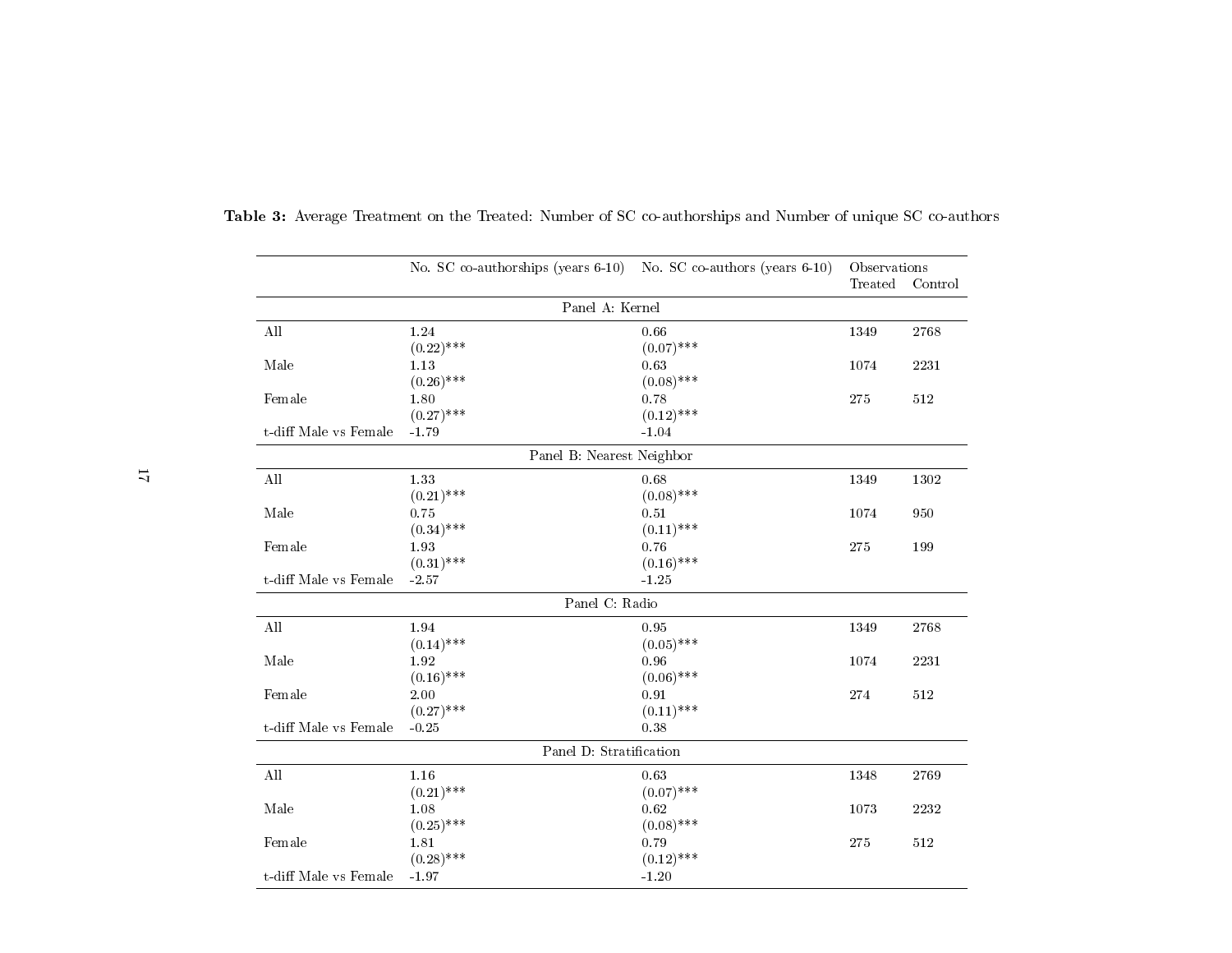## <span id="page-18-0"></span>5 Conclusions

Our paper analyzes whether, in the economics profession, co-authorship with a SC in the early stages of an academic career affects future outcomes (i.e., impact and productivity). Since collaborators of SC authors are likely to be different from non-collaborators, we use a propensity score matching approach that matches on network pre-collaboration characteristics to create an appropriate control group.

Our results show how co-authorship with a SC author derives in a mediumterm career advantage that is not different across genders. When testing the differences in the coefficients of co-authoring with a super cited author across genders, we find that we cannot reject the null hypotheses that all of these coefficients are equal to each other for most estimators. Thus, it seems that co-authorship with a super-cited author has the same effect on impact, productivity, and the probability of being in the SCG, independently of gender.

To explore one possible mechanism of the advantage received of the collaboration with a SC, we explore whether there is greater collaboration with a SC after the initial one. We find that, for both genders, those who co-authored within their first five years get more opportunities to further collaborate with a member of the SCG than their counterparts who did not collaborate.

The use of the collaboration network to perform the matching between male and female authors gives a global view of each author's position in the coauthoring space and allows for a fine-grained analysis of collaboration's different effects in early career researchers across gender.

In academia, female scientists tend to leave their career more often than their male colleagues, specially during their early stage. Indeed, when we remove the control on career length, we do see a growing gap in impact between genders in the years after their first collaboration with a SC author (Supplementary Figure [4\)](#page-24-0). The fact that this effect is lost when conditioning for career length could imply that this is only true for people that have secured a position in academia.

A limitation of this study could lie in the extent of its data. The RePEc data set is a voluntary one, so the incentive for an economist to sign-in and upload their information is paramount for the completeness of the dataset. Other available datasets like the Web of Science or the Microsoft Academic Graph could bypass this limitation as they capture authors' information from the publications themselves. A broader look into the effects of collaboration with super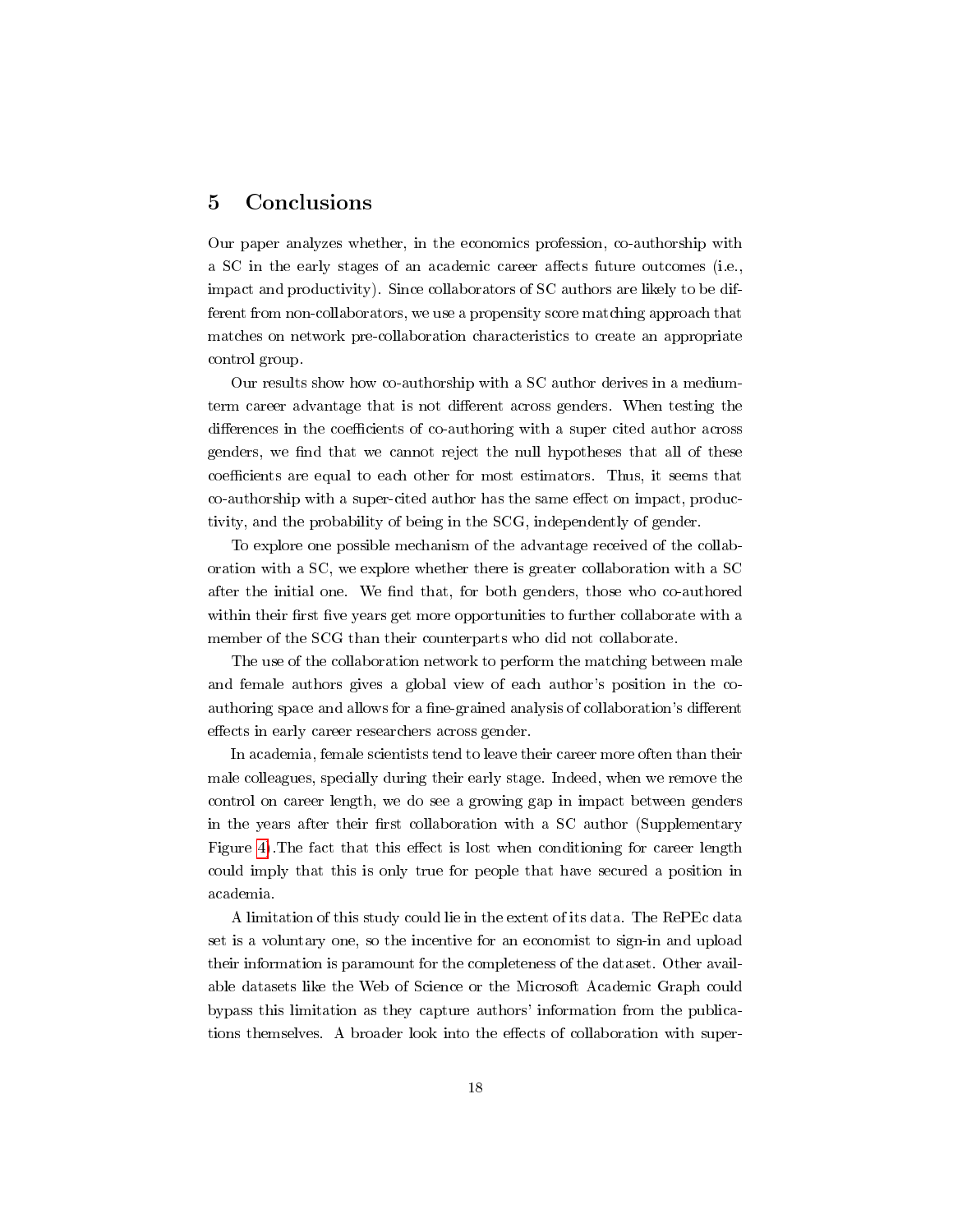cited authors could also be possible using a larger dataset consisting of more fields.

## References

- <span id="page-19-7"></span>A. Smith, J. and E. Todd, P. (2005). Does matching overcome LaLonde's critique of nonexperimental estimators? Journal of Econometrics,  $125(1-2):305-353$ .
- <span id="page-19-6"></span>Abramo, G., D'Angelo, C. A., and Caprasecca, A. (2009). The contribution of star scientists to overall sex differences in research productivity. Scientomet $rics, 81(1): 137-156.$
- <span id="page-19-3"></span>Acuna, D. E., Allesina, S., and Kording, K. P. (2012). Predicting Scientific Success. Nature,  $489:201-202$ .
- <span id="page-19-4"></span>Antecol, H., Bedard, K., and Stearns, J. (2018). Equal but inequitable: Who benefits from gender-neutral tenure clock stopping policies? American Economic Review,  $108(9):2420-2441$ .
- <span id="page-19-9"></span>Austin, P. C. (2011). Optimal caliper widths for propensity-score matching when estimating differences in means and differences in proportions in observational studies. Pharmaceutical statistics,  $10(2):150-161$ .
- <span id="page-19-2"></span>Barabási, A. L., Gates, A. J., Huang, J., and Sinatra, R. (2020). Historical comparison of gender inequality in scientific careers across countries and disciplines. Proceedings of the National Academy of Sciences of the United States of America,  $117(9)$ : 4609-4616.
- <span id="page-19-0"></span>Barbezat, D. A. and Hughes, J. W. (2005). Salary structure effects and the gender pay gap in academia. Research in Higher Education,  $46(6)$ :621–640.
- <span id="page-19-1"></span>Beaudry, C. and Larivière, V. (2016). Which gender gap? factors affecting researchers' scientific impact in science and medicine. Research Policy, 45(9):1790-1817.
- <span id="page-19-8"></span>Becker, S. O. and Ichino, A.  $(2002)$ . Estimation of average treatment effects based on propensity scores. Stata Journal,  $2(4)$ : 358-377.
- <span id="page-19-5"></span>Bidault, F. and Hildebrand, T. (2014). The distribution of partnership returns: Evidence from co-authorships in economics journals. Research Policy,  $43(6):1002-1013.$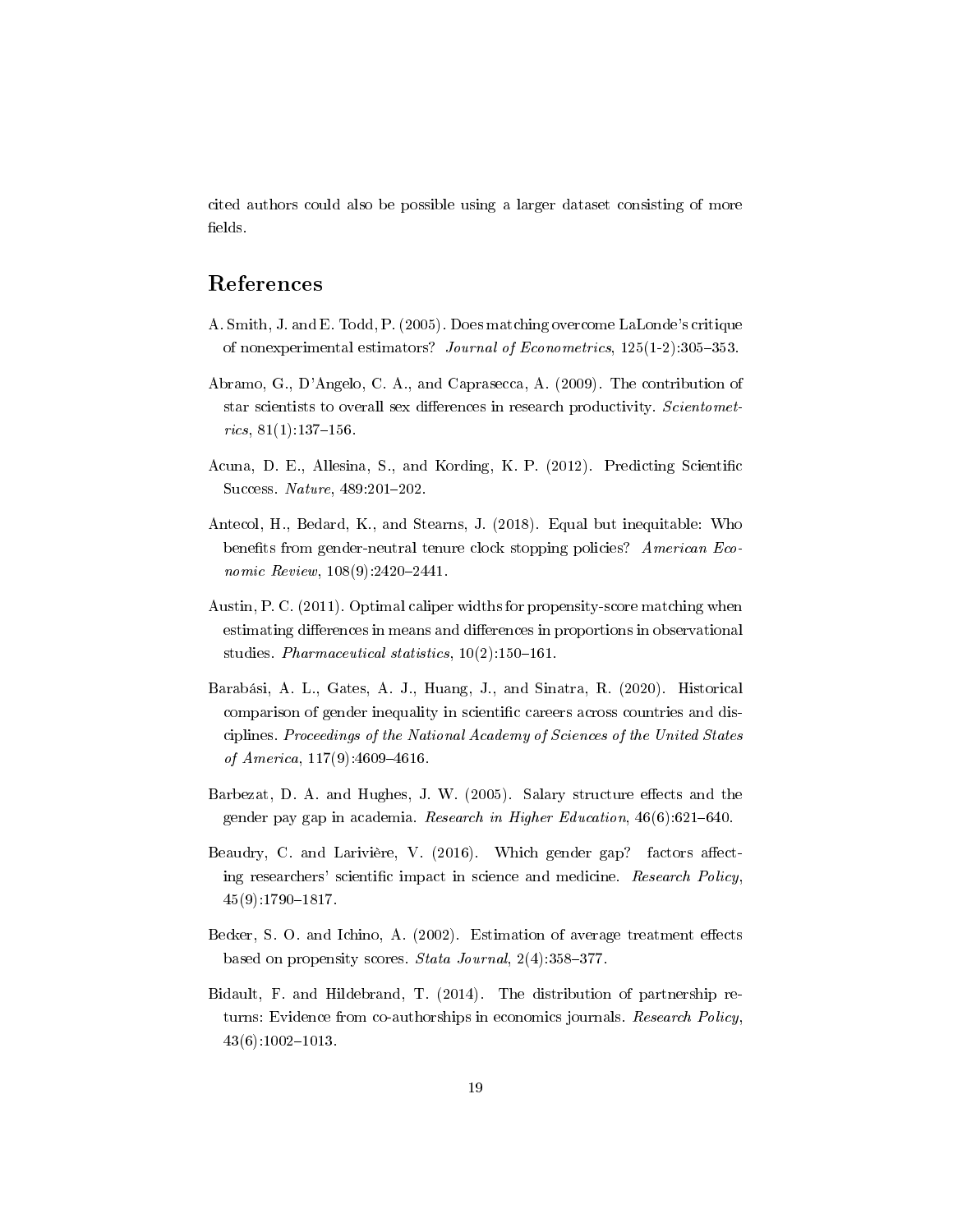- <span id="page-20-6"></span>Birkmaier, D. and Wohlrabe, K. (2014). The Matthew effect in economics reconsidered. Journal of Informetrics,  $8(4)$ :  $880-889$ .
- <span id="page-20-7"></span>Blansky, D., Kavanaugh, C., Boothroyd, C., Benson, B., Gallagher, J., Endress, J., and Sayama, H. (2013). Spread of academic success in a high school social network. PloS one, 8(2):e55944.
- <span id="page-20-1"></span>Blau, B. F. D., Currie, J. M., Croson, R. T. A., and Ginther, D. K. (2010). Can Mentoring Help Female Assistant Professors ? Interim Results from a Randomized Trial. AEA papers and proceedings,  $100(2):348-352$ .
- <span id="page-20-9"></span>Bosquet, C. and Combes, P. P. (2013). Are academics who publish more also more cited? Individual determinants of publication and citation records. Sci $entometrics, 97(3):831–857.$
- <span id="page-20-3"></span>Clauset, A., Newman, M. E., and Shalizi, C. R. (2009). Power-law distributions in empirical data.  $SIAM$  Review,  $51(4):661-703$ .
- <span id="page-20-8"></span>Ductor, L., Fafchamps, M., Goyal, S., and van der Leij, M. J. (2014). Social netowrk and research output. The Review of Economics and Statistics, 96(5):936-948.
- <span id="page-20-11"></span>Fafchamps, M., van der Leij, M. J., and Goyal, S. (2010). Matching and Network Effects. Journal of the European Economic Association,  $8(1):203-231$ .
- <span id="page-20-0"></span>Freund, K. M., Raj, A., Kaplan, S. E., Terrin, N., Breeze, J. L., Urech, T. H., and Carr, P. L. (2016). Inequities in academic compensation by gender: a follow-up to the national faculty survey cohort study. Academic medicine: journal of the Association of American Medical Colleges, 91(8):1068.
- <span id="page-20-5"></span>Gaule, P. and Piacentini, M. (2018). An advisor like me? Advisor gender and post-graduate careers in science. Research Policy,  $47(4):805-813$ .
- <span id="page-20-10"></span>Gazni, A. and Thelwall, M. (2014). The long-term influence of collaboration on citation patterns. Research Evaluation,  $23(3):261-271$ .
- <span id="page-20-4"></span>Geisler, C. and Kaminski, D. (2012). Survival analysis of faculty retention in science and engineering by gender.  $Science$ ,  $335(6070):864-866$ .
- <span id="page-20-2"></span>Ginther, D. K. and Kahn, S. (2021). Women in academic economics: have we made progress? NBER Working paper series,  $28742:1-11$ .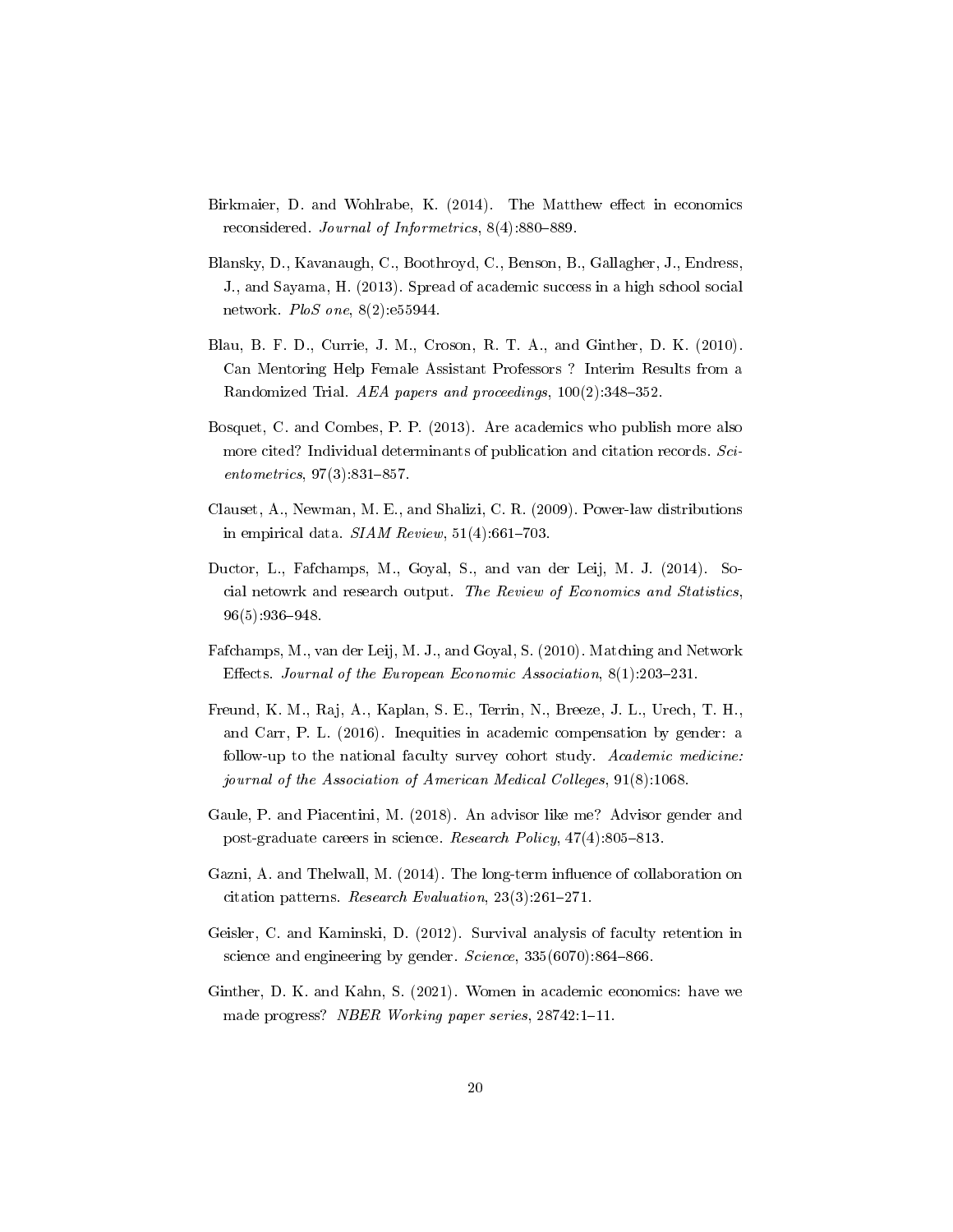- <span id="page-21-11"></span>Heckman, J. J., Ichimura, H., and Todd, P. (1998). Matching as an Econometric Evaluation Estimator. Review of Economic Studies,  $65(2):261-94$ .
- <span id="page-21-12"></span>Heckman, J. J., Ichimura, H., and Todd, P. E. (1997). Matching as an Econometric Evaluation Estimator: Evidence from Evaluating a Job Training Programme. Review of Economic Studies,  $64(4)$ : $605-54$ .
- <span id="page-21-9"></span>Heckman, J. J. and Moktan, S. (2020). Publishing and promotion in economics: The tyranny of the top five. Journal of Economic Literature,  $58(2):419-470$ .
- <span id="page-21-7"></span>Hollis, A. (2001). Co-authorship and the output of academic economists.
- <span id="page-21-0"></span>Holmes, M. A., O'connell, S., Frey, C., and Ongley, L. (2008). Gender imbalance in us geoscience academia. Nature  $Ge$ oscience, 1(2):79-82.
- <span id="page-21-1"></span>Huang, J., Gates, A. J., Sinatra, R., and Barabási, A.-L. (2020). Historical comparison of gender inequality in scientific careers across countries and disciplines. Proceedings of the National Academy of Sciences,  $117(9)$ :4609-4616.
- <span id="page-21-4"></span>Ioannidis, J. P. (2015). A generalized view of self-citation: Direct, co-author, collaborative, and coercive induced self-citation. Journal of psychosomatic  $res\,erch, 78(1):7-11.$
- <span id="page-21-10"></span>Jeong, H., Néda, Z., and Barabási, A.-L. (2003). Measuring preferential attachment in evolving networks. EPL (Europhysics Letters), 61(4):567.
- <span id="page-21-3"></span>Kahn, S. (1993). Gender differences in academic career paths of economists. American Economic Review, 83(2):52-56.
- <span id="page-21-6"></span>Kuld, L. and O'Hagan, J. (2018). Rise of multi-authored papers in economics: Demise of the 'lone star' and why? Scientometrics,  $114(3):1207-1225$ .
- <span id="page-21-2"></span>Leahey, J. and Tuckman, H. P. (1975). What Is an Article Worth? Journal of Political Economy,  $83(5):951-968$ .
- <span id="page-21-8"></span>Li, E. Y., Liao, C. H., and Yen, H. R. (2013). Co-authorship networks and research impact: A social capital perspective. Research Policy, 42(9):1515 1530.
- <span id="page-21-5"></span>Li, W., Aste, T., Caccioli, F., and Livan, G. (2019). Early coauthorship with top scientists predicts success in academic careers. Nature Communications,  $10(1):1-9.$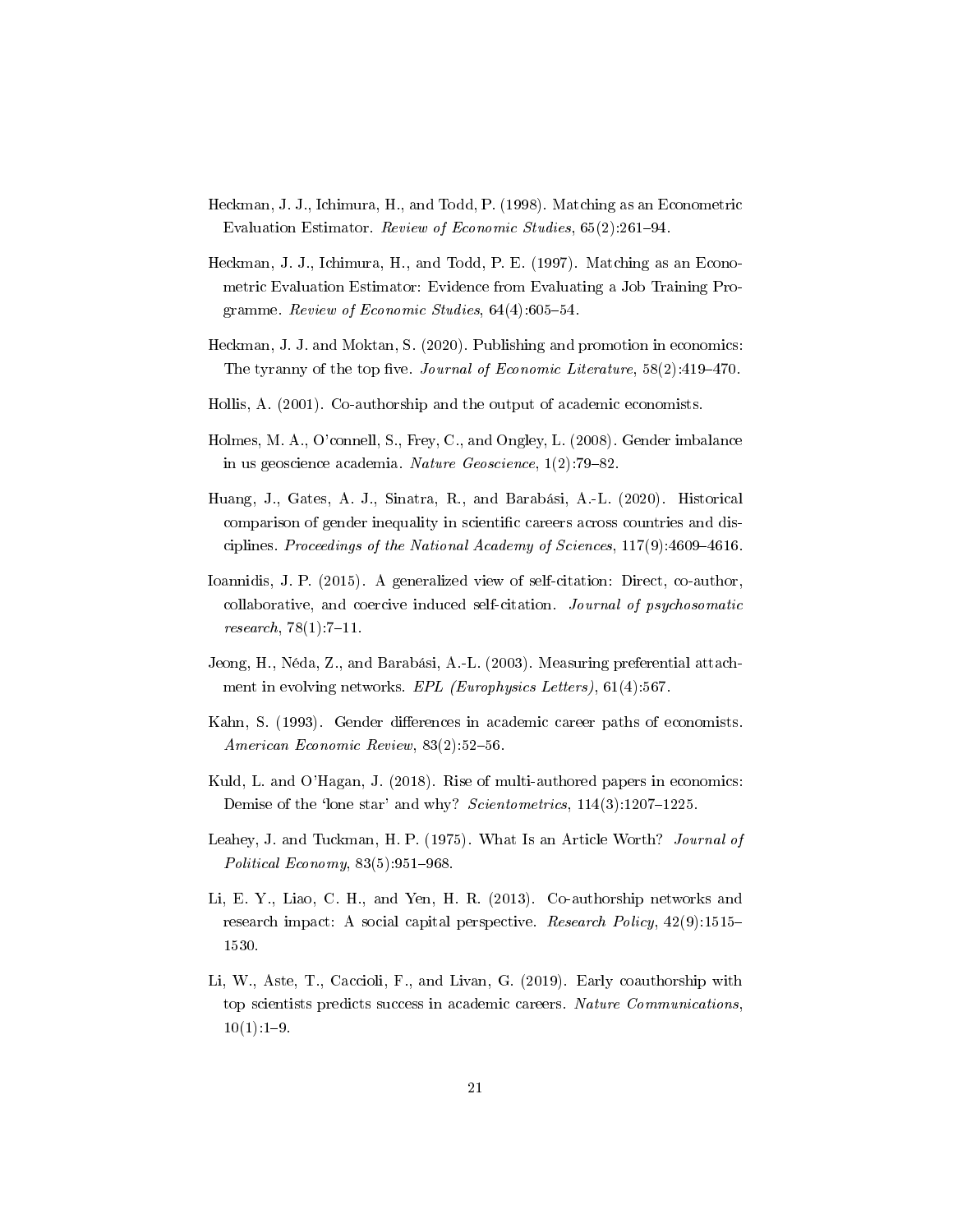- <span id="page-22-3"></span>Lundberg, S. and Stearns, J. (2019). Women in economics: Stalled progress. Journal of Economic Perspectives, 33(1): 3-22.
- <span id="page-22-2"></span>Maliniak, D., Powers, R., and Walter, B. F. (2013). The gender citation gap in international relations. International Organization,  $67(4)$ :889-922.
- <span id="page-22-8"></span>McDowell, J. M. and Melvin, M. (1983). The Determinants of Co-Authorship : An Analysis of the Economics Literature. The Review of Economics and  $Statistics, 65(1): 155-160.$
- <span id="page-22-5"></span>Merton, R. K. (1968). The matthew effect in science.  $Science$ ,  $159(3810):56-62$ .
- <span id="page-22-6"></span>Merton, R. K. (1988). The Matthew Effect in Science, II Cumulative Advantage and the Symbolism of Intellectual Property. *Isis*,  $79(4):606-623$ .
- <span id="page-22-1"></span>Mueller, C., Wright, R., and Girod, S. (2017). The publication gender gap in us academic surgery.  $BMC$  surgery,  $17(1):16$ .
- <span id="page-22-10"></span>Newman, M. E. (2004). Coauthorship networks and patterns of scientific collaboration. Proceedings of the national academy of sciences, 101(suppl 1):5200-5205.
- <span id="page-22-12"></span>Penner, A. M. (2015). Gender inequality in science.  $Science$ ,  $347(6219)$ :  $234-235$ .
- <span id="page-22-11"></span>Qi, M., Zeng, A., Li, M., Fan, Y., and Di, Z. (2017). Standing on the shoulders of giants: the effect of outstanding scientists on young collaborators' careers.  $Scientometrics, 111(3):1839-1850.$
- <span id="page-22-4"></span>Redner, S. (1998). How popular is your paper? an empirical study of the citation distribution. The European Physical Journal B-Condensed Matter and Complex Systems,  $4(2):131-134$ .
- <span id="page-22-7"></span>Rossiter, M. W. (1993). The Matthew Matilda Effect in Science. Social Studies of Science,  $23(2):325-341$ .
- <span id="page-22-9"></span>Sarsons, H. (2017). Recognition for group work: Gender differences in academia.  $American~Economic~Review, 107(5):141-145.$
- <span id="page-22-0"></span>Sidhu, R., Rajashekhar, P., Lavin, V. L., Parry, J., Attwood, J., Holdcroft, A., and Sanders, D. S. (2009). The gender imbalance in academic medicine: a study of female authorship in the united kingdom. Journal of the Royal Society of Medicine,  $102(8):337-342$ .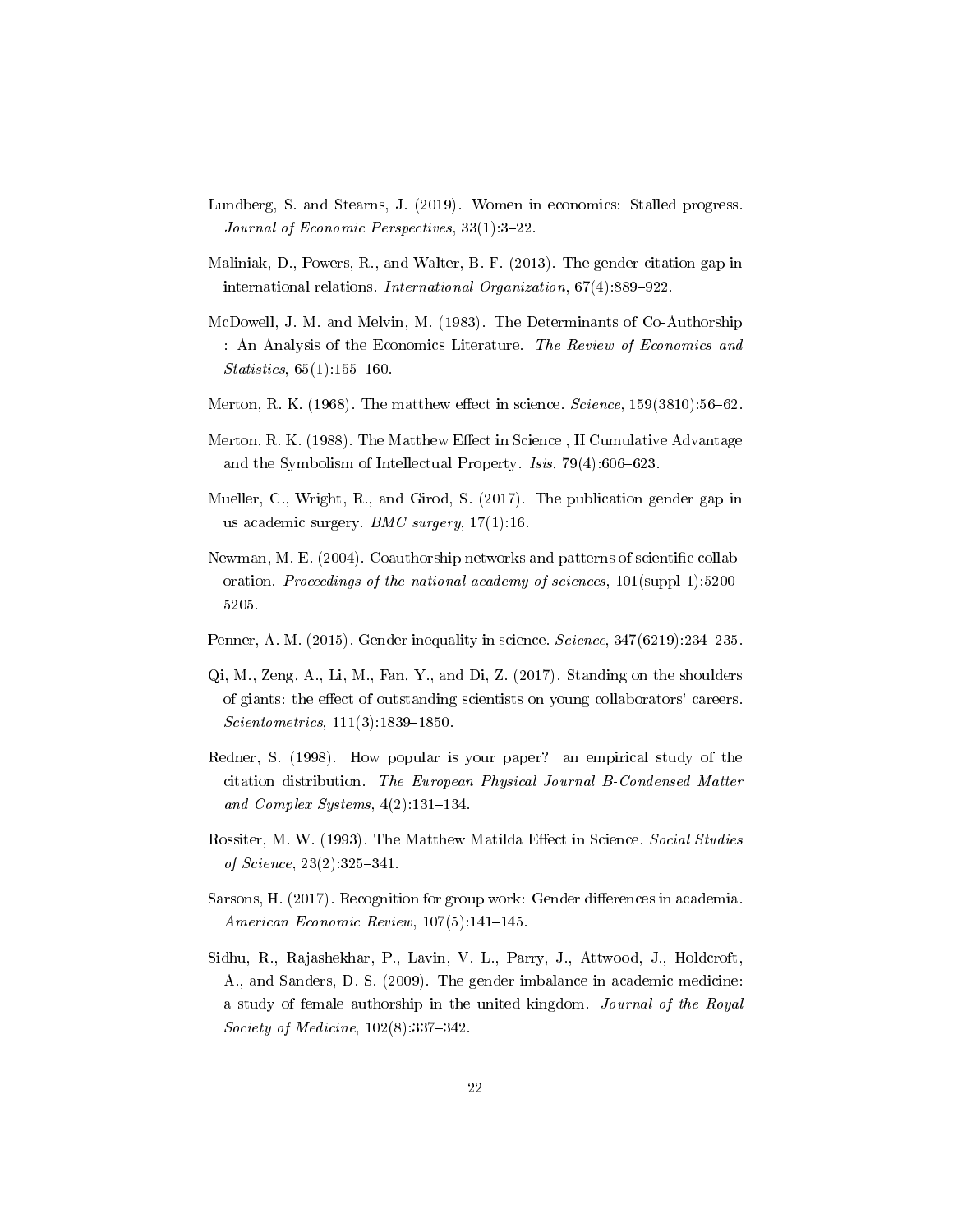- <span id="page-23-4"></span>Stadtfeld, C., Vörös, A., Elmer, T., Boda, Z., and Raabe, I. J. (2019). Integration in emerging social networks explains academic failure and success. Proceedings of the National Academy of Sciences,  $116(3)$ :792-797.
- <span id="page-23-1"></span>Thelwall, M. (2018). Do females create higher impact research? Scopus citations and Mendeley readers for articles from five countries. Journal of Informetrics,  $12(4):1031-1041.$
- <span id="page-23-3"></span>Tol, R. S. (2013). The Matthew effect for cohorts of economists. Journal of  $Informetics, 7(2):522-527.$
- <span id="page-23-0"></span>Weisshaar, K. (2017). Publish and perish? an assessment of gender gaps in promotion to tenure in academia. Social Forces, 96(2):529-560.
- <span id="page-23-2"></span>Zimmermann, C. (2013). Academic rankings with repec. Econometrics,  $1(3):249-280.$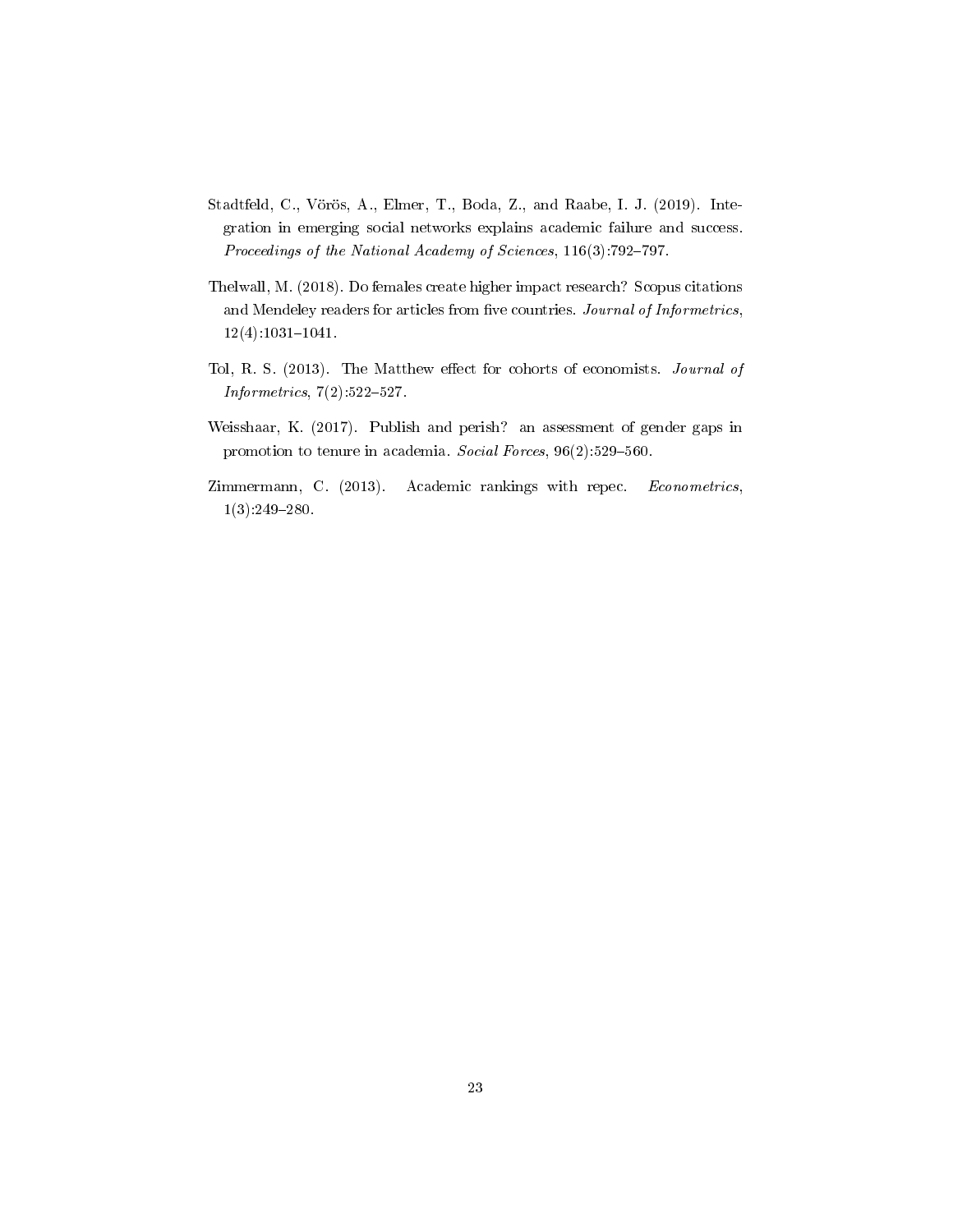## Suplemmentary materials (not for publication)

<span id="page-24-0"></span>

Figure 4: Mean of cites: all authors

#### Gender identification

The website <https://genderapi.io/> provides an application programming interface  $(API)$  to query the gender of a person given their first name and, optionally, their country. The first name is then compared to data with the same name, and a gender is returned as well as a probability. The website currently supports names from 188 countries and has more than 2 million unique names with gender assignation.

In order to test the gender identification of the website, we use a test set comprising 1, 481 female economists. From the complete list of authors in the RePEc repository, we obtain the gender of 90.32% of them. Comparing this set to the test set, we obtain a precision of 96% and recall of 91%. Limiting the comparison to genders with a probability of 90% or higher and comparing to the test set, we obtain a precision of 99% and recall of 90%. We aim to maximize precision and limit our analysis to authors with a gender likelihood of 90% or higher.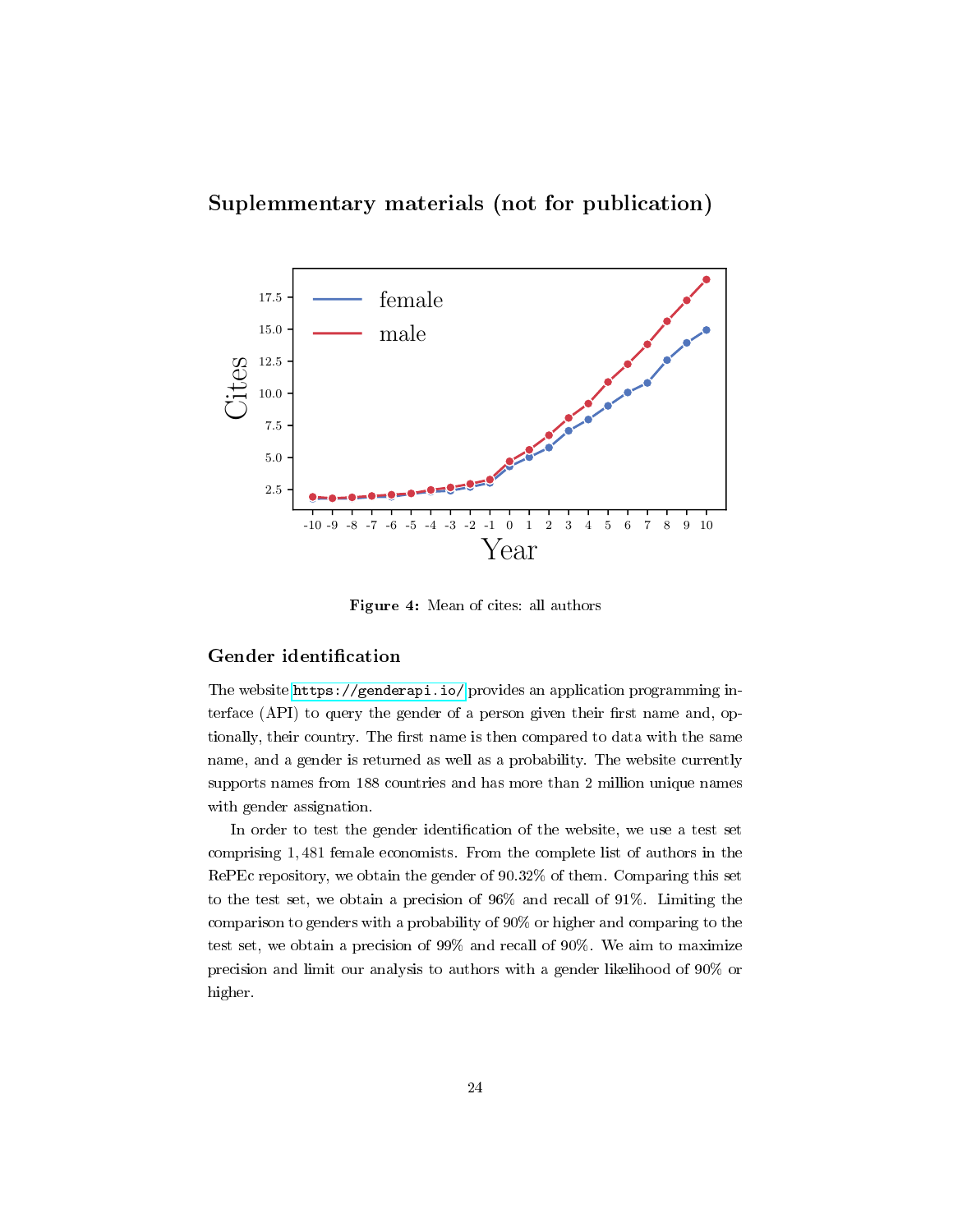<span id="page-25-0"></span>

| Variables                     | (1)<br>All      | (2)<br>Male     | (3)<br>Female |
|-------------------------------|-----------------|-----------------|---------------|
|                               |                 |                 |               |
| Average degree                | $0.598***$      | $0.598***$      | $0.652**$     |
|                               | (0.133)         | (0.150)         | (0.327)       |
| Average degree squared        | $-0.109***$     | $-0.111***$     | $-0.110$      |
|                               | (0.0372)        | (0.0418)        | (0.0979)      |
| Average degree cubic          | $0.00622**$     | $0.00630**$     | 0.00618       |
|                               | (0.00275)       | (0.00306)       | (0.00802)     |
| Average closenness centrality | $-1.373***$     | $-1.399***$     | $-1.260***$   |
|                               | (0.102)         | (0.115)         | (0.226)       |
| Fraction largest component    | 0.0336          | 0.0586          | $-0.0465$     |
|                               | (0.103)         | (0.116)         | (0.222)       |
| No. of papers                 | $-0.0309$ ***   | $-0.0272***$    | $-0.0479***$  |
|                               | (0.00719)       | (0.00791)       | (0.0180)      |
| Cites                         | $0.0842***$     | $0.0794***$     | $0.110***$    |
|                               | (0.00540)       | (0.00599)       | (0.0136)      |
| Cites squared                 | $-0.000765$ *** | $-0.000686$ *** | $-0.00124***$ |
|                               | (0.000102)      | (0.000113)      | (0.000267)    |
| Constant                      | $-0.825***$     | $-0.806***$     | $-0.993***$   |
|                               | (0.151)         | (0.169)         | (0.354)       |
| Observations                  | 4,136           | 3,321           | 815           |

Table A.1: Propensity Score

Notes. Standard errors in parentheses.\*\*\*  $p<0.01$ ,\*\*  $p<0.05$ ,\*  $p<0.1$ . The joint hypothesis that the coefficients on the linear, squared and cubic of the variable average degree are equal to zero for the female sample is rejected. Thus, these coefficients are jointly significant.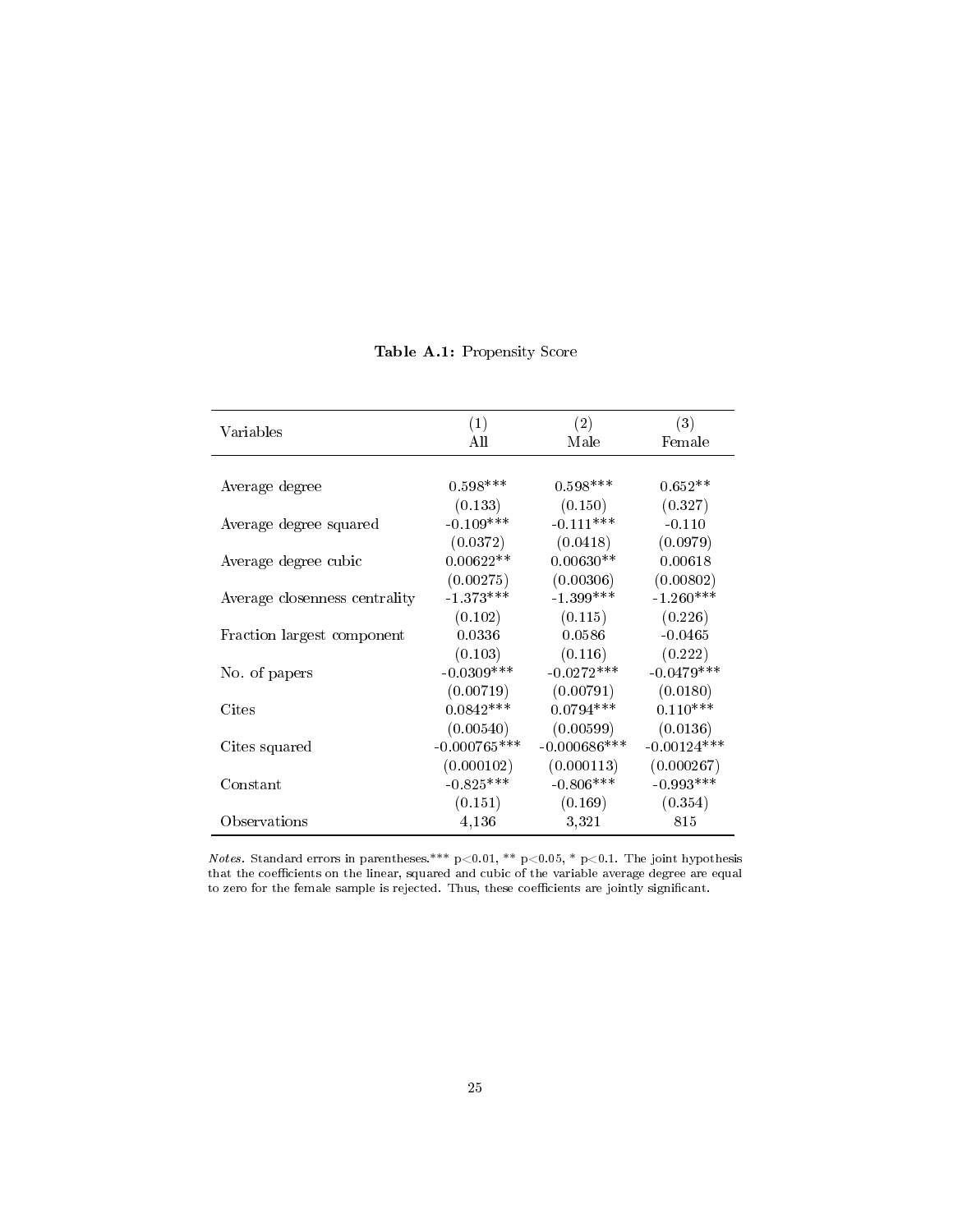|                               |         |          | $\overline{2}$ | 3        | 4        | $\bf 5$  | $\,6\,$  | $\overline{7}$ | 8        | 9          | 10         | 11         |
|-------------------------------|---------|----------|----------------|----------|----------|----------|----------|----------------|----------|------------|------------|------------|
| Average degree                | Dif     | 0.000    | $-0.045$       | 0.001    | 0.010    | 0.045    | 0.014    | $-0.085$       | 0.003    | 0.073      | 0.042      | $-0.882$   |
|                               | p-value | n.a.     | 0.573          | 0.993    | 0.913    | 0.710    | 0.886    | 0.335          | 0.973    | 0.634      | 0.866      | 0.212      |
| Average degree squared        | Dif     | 0.000    | $-0.132$       | $-0.051$ | 0.169    | 0.072    | $-0.224$ | $-0.676$       | 0.040    | 0.769      | 1.007      | $-9.895$   |
|                               | p-value | n.a.     | 0.590          | 0.873    | 0.723    | 0.926    | 0.651    | 0.199          | 0.945    | 0.592      | 0.577      | 0.300      |
| Average degree cubic          | Dif     | 0.000    | $-0.291$       | $-0.396$ | 1.288    | $-0.816$ | $-2.486$ | -4.751         | 0.262    | 7.719      | 10.312     | $-106.190$ |
|                               | p-value | n.a.     | 0.633          | 0.719    | 0.620    | 0.866    | 0.284    | 0.151          | 0.953    | 0.575      | 0.391      | 0.387      |
| Average closenness centrality | Dif     | $-0.001$ | 0.017          | $-0.011$ | $-0.045$ | $-0.015$ | $-0.015$ | $-0.008$       | 0.019    | $-0.006$   | 0.027      | 0.007      |
|                               | p-value | 0.869    | 0.100          | 0.613    | 0.036    | 0.525    | 0.555    | 0.716          | 0.310    | 0.810      | 0.495      | 0.873      |
| Fraction largest component    | Dif     | 0.000    | 0.000          | $-0.003$ | 0.008    | 0.005    | $-0.011$ | $-0.024$       | $-0.025$ | $-0.002$   | 0.025      | $-0.022$   |
|                               | p-value | n.a.     | n.a.           | 0.513    | 0.243    | 0.685    | 0.553    | 0.285          | 0.363    | 0.967      | 0.691      | 0.776      |
| No. of papers                 | Dif     | 0.025    | $-0.272$       | 0.085    | 0.160    | $-0.192$ | 0.266    | 0.452          | $-0.261$ | $-0.644$   | $-0.203$   | $-1.966$   |
|                               | p-value | 0.968    | 0.514          | 0.839    | 0.681    | 0.593    | 0.499    | 0.122          | 0.429    | 0.315      | 0.853      | 0.276      |
| Cites                         | Dif     | $-0.081$ | $-0.191$       | $-0.409$ | $-0.799$ | $-0.675$ | $-0.430$ | 0.237          | 0.171    | $-2.083$   | $-2.242$   | $-7.557$   |
|                               | p-value | 0.486    | 0.509          | 0.255    | 0.045    | 0.167    | 0.418    | 0.629          | 0.752    | 0.123      | 0.391      | 0.081      |
| Cites squared                 | Dif     | $-0.211$ | $-1.117$       | $-2.678$ | $-5.903$ | $-8.841$ | $-1.951$ | 9.757          | 21.016   | $-146.577$ | $-234.848$ | $-695.193$ |
|                               | p-value | 0.650    | 0.607          | 0.458    | 0.222    | 0.251    | 0.825    | 0.312          | 0.190    | 0.132      | 0.293      | 0.079      |
| Observations                  | Control | 257      | 480            | 418      | 309      | 270      | 208      | 301            | 373      | 112        | 29         | 11         |
|                               | Treated |          | 26             | 59       | 74       | 83       | 91       | 171            | 350      | 290        | 110        | 88         |
|                               | Total   | 264      | 506            | 477      | 383      | 353      | 299      | 472            | 723      | 402        | 139        | 99         |

<span id="page-26-0"></span>Table A.2: Balance tests. Dependent variable: Collaborator of SCG, all researchers.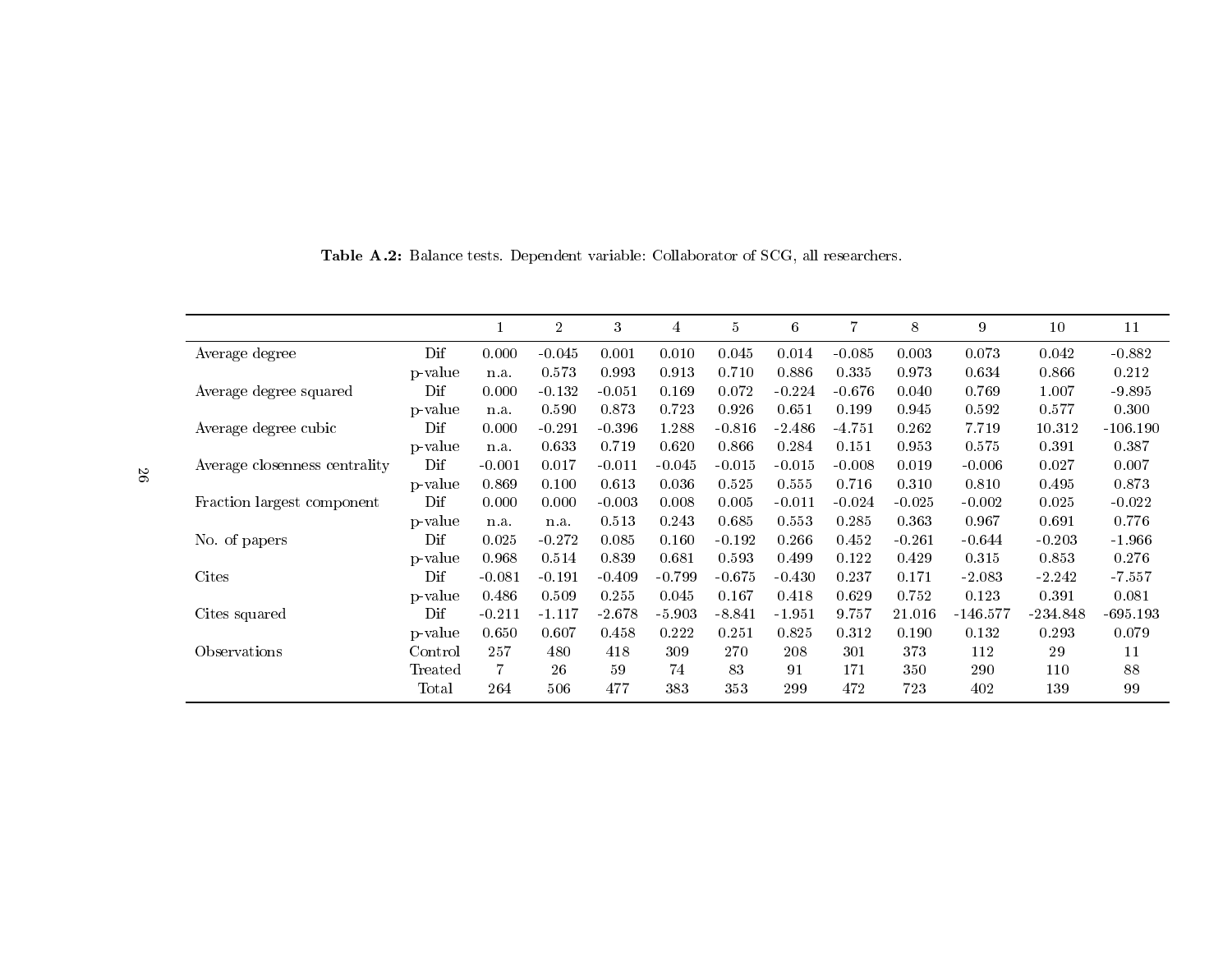<span id="page-27-0"></span>

|                               |         |                | $\overline{2}$ | 3     | 4        | $\overline{5}$ | 6        | 7        | 8        | 9        | 10        | 11         |
|-------------------------------|---------|----------------|----------------|-------|----------|----------------|----------|----------|----------|----------|-----------|------------|
| Average degree                | Dif     | 0.003          | 0.022          | 0.082 | 0.000    | $-0.016$       | $-0.291$ | 0.103    | $-0.046$ | 0.053    | $-0.008$  | $-0.440$   |
|                               | p-value | 0.875          | 0.636          | 0.534 | 0.998    | 0.932          | 0.084    | 0.203    | 0.647    | 0.580    | 0.962     | 0.202      |
| Average degree squared        | Dif     | 0.006          | 0.057          | 0.249 | $-0.056$ | 0.195          | $-1.303$ | 0.268    | $-0.389$ | 0.684    | $-0.360$  | $-4.450$   |
|                               | p-value | 0.875          | 0.646          | 0.552 | 0.876    | 0.848          | 0.210    | 0.510    | 0.527    | 0.374    | 0.811     | 0.291      |
| Average degree cubic          | Dif     | 0.012          | 0.114          | 0.624 | $-0.415$ | 2.229          | $-5.122$ | $-0.410$ | $-3.209$ | 7.297    | $-5.405$  | $-45.849$  |
|                               | p-value | 0.875          | 0.661          | 0.566 | 0.750    | 0.721          | 0.429    | 0.841    | 0.419    | 0.274    | 0.700     | 0.389      |
| Average closenness centrality | Dif     | 0.000          | 0.016          | 0.021 | $-0.017$ | $-0.048$       | $-0.068$ | $-0.014$ | $-0.007$ | 0.023    | 0.019     | 0.004      |
|                               | p-value | n.a.           | 0.176          | 0.190 | 0.456    | 0.167          | 0.038    | 0.485    | 0.786    | 0.283    | 0.509     | 0.921      |
| Fraction largest component    | Dif     | 0.000          | 0.000          | 0.000 | $-0.005$ | 0.008          | 0.012    | $-0.003$ | $-0.023$ | $-0.028$ | 0.000     | 0.013      |
|                               | p-value | n.a.           | n.a.           | n.a.  | 0.261    | 0.500          | 0.292    | 0.821    | 0.354    | 0.358    | 0.998     | 0.832      |
| No. of papers                 | Dif     | $-0.290$       | $-1.577$       | 0.138 | $-0.026$ | 1.094          | $-0.461$ | 0.472    | 0.095    | $-0.261$ | $-0.450$  | $-1.491$   |
|                               | p-value | 0.593          | 0.112          | 0.825 | 0.951    | 0.087          | 0.458    | 0.131    | 0.789    | 0.494    | 0.509     | 0.225      |
| Cites                         | Dif     | $-0.145$       | $-0.481$       | 0.116 | $-0.569$ | $-0.217$       | $-0.664$ | $-0.676$ | 0.040    | 0.077    | $-0.815$  | $-7.688$   |
|                               | p-value | 0.211          | 0.239          | 0.837 | 0.155    | 0.748          | 0.326    | 0.101    | 0.945    | 0.903    | 0.583     | 0.011      |
| Cites squared                 | Dif     | $-0.425$       | $-2.996$       | 1.361 | $-4.594$ | $-0.586$       | $-6.047$ | $-6.775$ | 8.026    | 15.976   | $-77.947$ | $-694.748$ |
|                               | p-value | 0.270          | 0.341          | 0.765 | 0.265    | 0.937          | 0.532    | 0.325    | 0.483    | 0.403    | 0.451     | 0.011      |
| Observations                  | Control | 200            | 229            | 159   | 352      | 146            | 103      | 396      | 236      | 286      | 97        | 27         |
|                               | Treated | $\overline{5}$ | 6              | 16    | 52       | 23             | 41       | 136      | 126      | 287      | 226       | 156        |
|                               | Total   | 205            | 235            | 175   | 404      | 169            | 144      | 532      | 362      | 573      | 323       | 183        |

Table A.3: Balance tests. Dependent variable: Collaborator of SCG, male researchers.